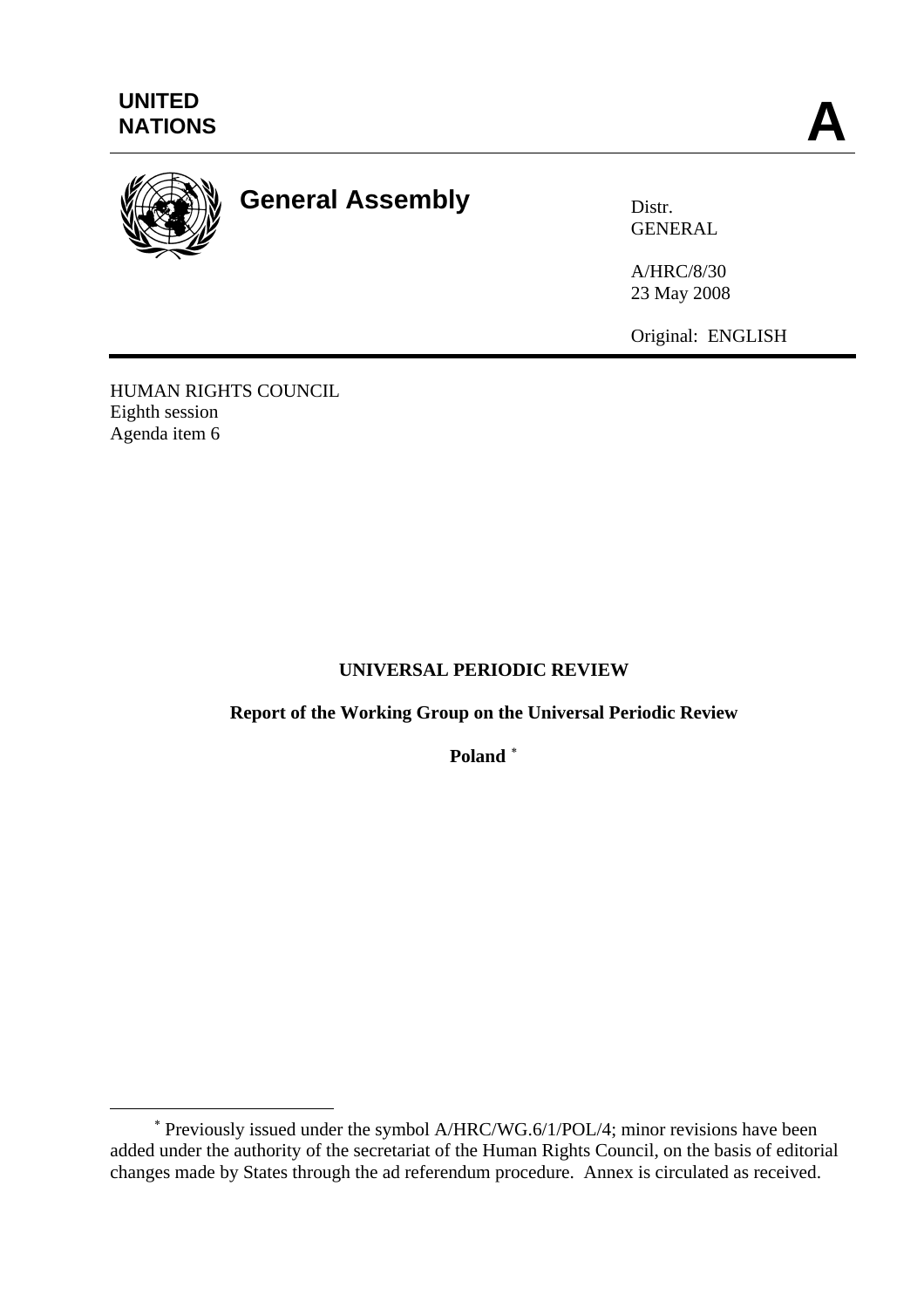# **CONTENTS**

*Paragraphs Page* 

|                                                                          |           | $\mathcal{R}$<br>$1 - 4$ |
|--------------------------------------------------------------------------|-----------|--------------------------|
| I. SUMMARY OF THE PROCEEDINGS OF THE REVIEW PROCESS                      | $5 - 53$  | $\mathcal{E}$            |
|                                                                          | $5 - 14$  |                          |
| B. Interactive dialogue and responses by the State under review  15 - 53 |           | 6                        |
|                                                                          | $54 - 56$ |                          |

## **Annex**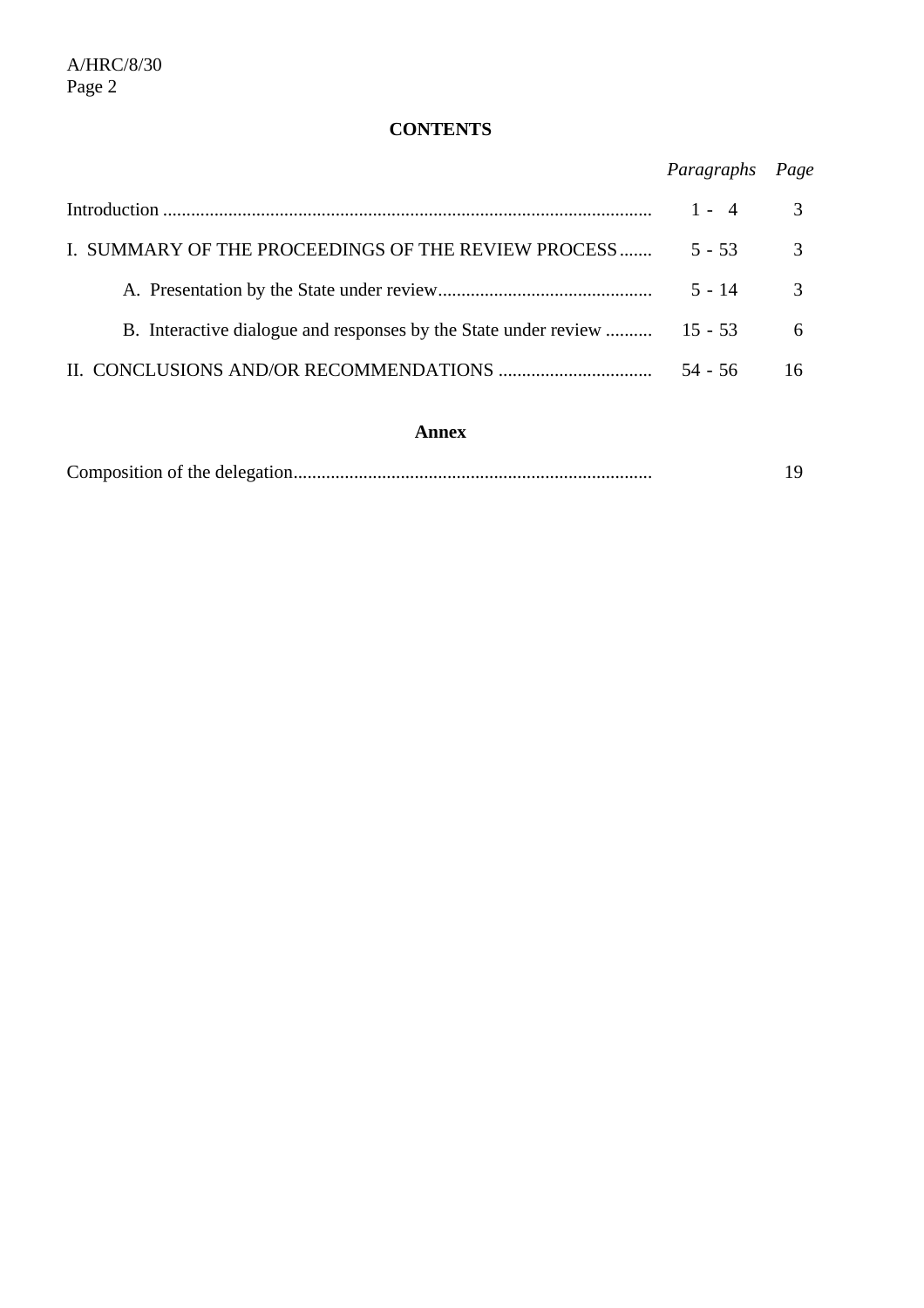#### **Introduction**

1. The Working Group on the Universal Periodic Review (UPR), established in accordance with Human Rights Council resolution 5/1 of 18 June 2007, held its first session from 7 to 18 April 2008. The review of Poland was held at the 12th meeting on 14 April 2008. The delegation of Poland was headed by H.E. Mr. Witold Waszczykowski, Under-Secretary of State at the Ministry of Foreign Affairs of Poland. For the composition of the delegation, composed of 27 members, see annex to the present report. At its 16th meeting held on 16 April 2008, the Working Group adopted the present report on Poland.

2. On 28 February 2008, the Human Rights Council selected the following group of Rapporteurs (troika) to facilitate the review of Poland: Brazil, Japan and Angola.

3. In accordance with paragraph 15 of the annex to resolution 5/1, the following documents were issued for the review of Poland:

 (a) A national report submitted in accordance with paragraph 15 (a) (A/HRC/WG.6/1/POL/1);

 (b) A compilation prepared by the Office of the High Commissioner for Human Rights (OHCHR), in accordance with paragraph 15 (b) (A/HRC/WG.6/1/POL/2);

 (c) A summary prepared by OHCHR, in accordance with paragraph 15 (c) (A/HRC/WG.6/1/POL/3).

4. A list of questions prepared in advance by Denmark, Finland, Italy, the Netherlands, Sweden and the United Kingdom of Great Britain and Northern Ireland, France and Japan was transmitted to Poland through the troika. These questions are available on the extranet of the UPR.

#### **I. SUMMARY OF THE PROCEEDINGS OF THE REVIEW PROCESS**

## **A. Presentation by the State under review**

5. At the 12th meeting, on 14 April 2008, H.E. Mr. Witold Wayzcykowski, Under-Secretary of State at the Ministry of Foreign Affairs of Poland introduced the national report. He indicated that the approach to human rights changed in Poland as a result of the democratic transformation instigated by the Solidarity movement after 1989. Within the internal context, this process of fundamental change led to the construction and consolidation of a rule of law State. Within the external context, this meant that the promotion and protection of human rights was recognized as one of the priorities of the Polish foreign policy. Poland attaches particular significance to reinforcing the rule of law, democracy and good governance as indispensable elements for the protection of the rights of individuals as well as conditions for sustainable development and security. Poland has also actively participated and supported the work of the Commission of Human Rights and the Human Rights Council. Poland is a member of the Convening Group of the Community of Democracies and stands ready to strengthen its involvement in the works of international human rights institutions. In this regard, the Polish Ministry of Foreign Affairs, in cooperation with OHCHR, organized an international conference in Warsaw in November 2006, focused on the role of anti-corruption activities in the context of human rights protection.

6. The Under-Secretary also stated that the national report presents major achievements and contains information on problems and challenges in specific areas, as well as on specific programmes and activities. He referred to information on the legal framework of the Ombudsman,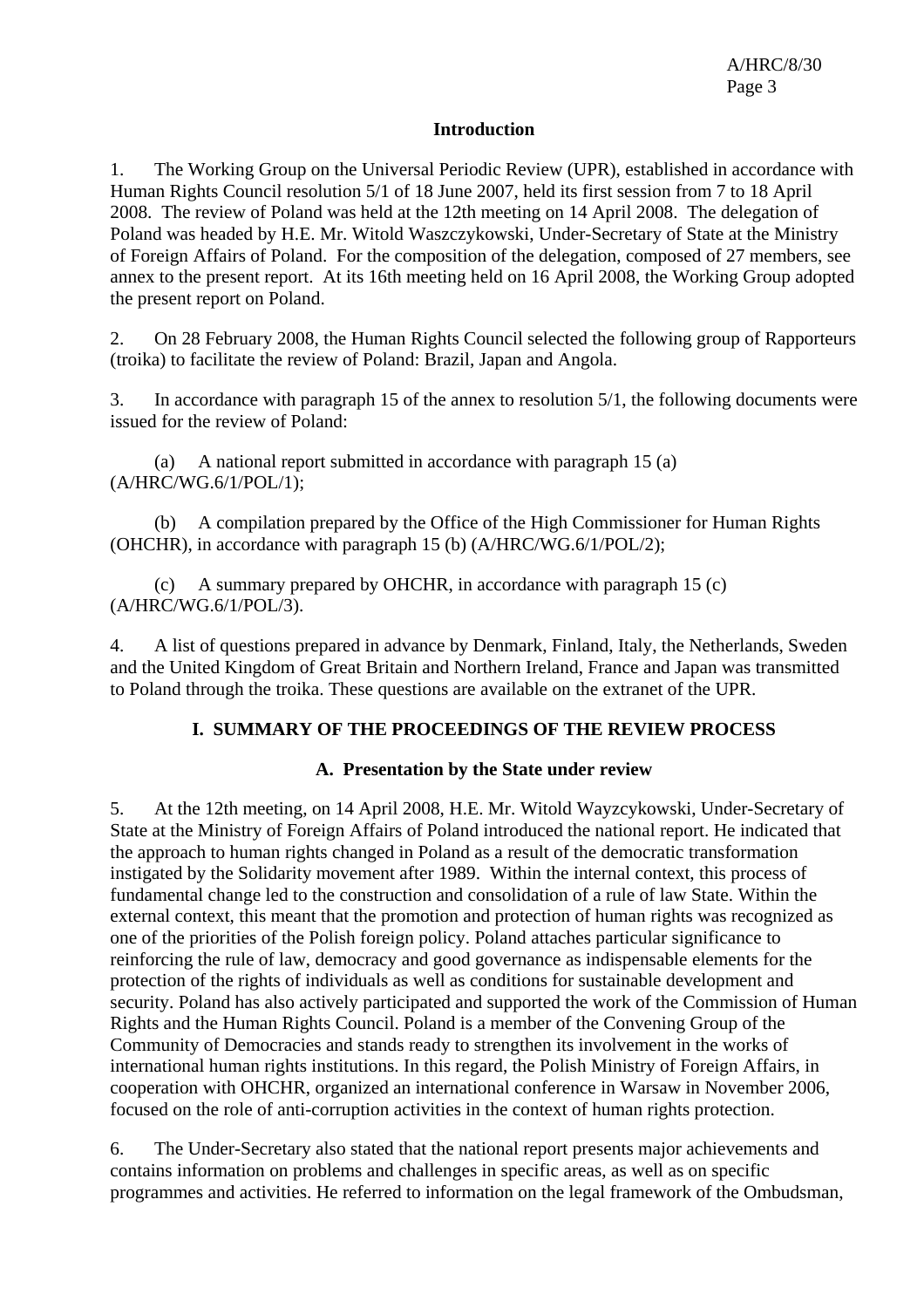and noted that the Ombudsman fulfils the task of a national human rights institution, according to the Paris Principles, an issue raised in one of the advance questions. Regarding the involvement of civil society in the elaboration of the report, an issue also raised in one of the questions, he noted that the draft report was shared with a number of institutions, including the Ombudsman's Office, relevant Parliamentary Committees, as well as with NGOs; however, the period for submitting comments was short, which they acknowledged. This experience will allow Poland to improve communication and cooperation with NGOs in the future. He announced the initiative of the Ministry for Foreign Affairs to establish the Forum for Cooperation with Non-Governmental Organizations, which held its first meeting in March 2008.

7. He indicated that the Constitution of Poland, and the conventions and international treaties to which Poland is a party are implemented by the courts directly, without the need to introduce the principles contained therein into the national legislation. The issues relating to countering discrimination and ensuring equal treatment of all persons, irrespective of their sex, religion, beliefs, ethnic origin, nationality, race, age, disability or sexual orientation and other reasons, become more and more important in the changing international reality, determined by growing migration and interweaving of various cultures and customs. At present Poland is working on a draft act on equal treatment to complement the regulations already in force. The act is expected to be adopted by Parliament in November 2008. Poland has also been implementing measures of institutional and educational nature, as well as long-term plans and operational strategies aimed at countering discrimination, racism or social exclusion. He referred also to a programme to benefit the Roma minority, which is being implemented since 2004 in the areas of education, employment, improvement of living conditions and health care. The duties of public authority organs in the domain of supporting activities aimed at protecting, maintaining and developing cultural identity of minority groups are determined in the Act of 6 January 2005. These include transferring subsidies for financing cultural institutions, artistic movements and artistic activities of minority groups (this represents about two hundred cultural events a year). Attention is also paid to equal treatment of women and men. A number of initiatives have been undertaken to change stereotypical attitudes with regard to the role of women in the life of the society. The situation of persons with disabilities remains difficult. In order to ensure equal opportunities for persons with disabilities in the labour market, the Act on the vocational and social rehabilitation and employment of the persons with disabilities was amended in 2007. A range of programmes supporting education, vocational training and professional activities of persons with disabilities is being implemented.

8. Regarding discrimination based on sexual orientation, he indicated that provisions of the Polish Penal Code do not distinguish it as a separate offence. Prosecutors and courts treat crime victims in the same manner, regardless of whether they are homosexual or heterosexual. The national Training Centre for the Staff of Courts and Prosecutors's Offices conduct training designed to counteract discrimination. He indicated that the Government has also commissioned research which should allow the situation of particular groups exposed to discrimination to be diagnosed in a reliable manner and to address the situation of person in the lesbian, gay, bisexual and transgender (LGBT) group in a comprehensive way. Media campaigns, coach training, preparation of textbooks and elaboration of methods of teaching about diversity were also undertaken. A working group on discrimination based on sexual orientation, in collaboration with LGBT community organizations was also established. The group may submit its opinions and recommendations to the Minister of Labour and Social Policy. In order to raise awareness of various forms of discrimination and prejudice towards persons of other nationalities, race, ethnic origin, sexual orientation and towards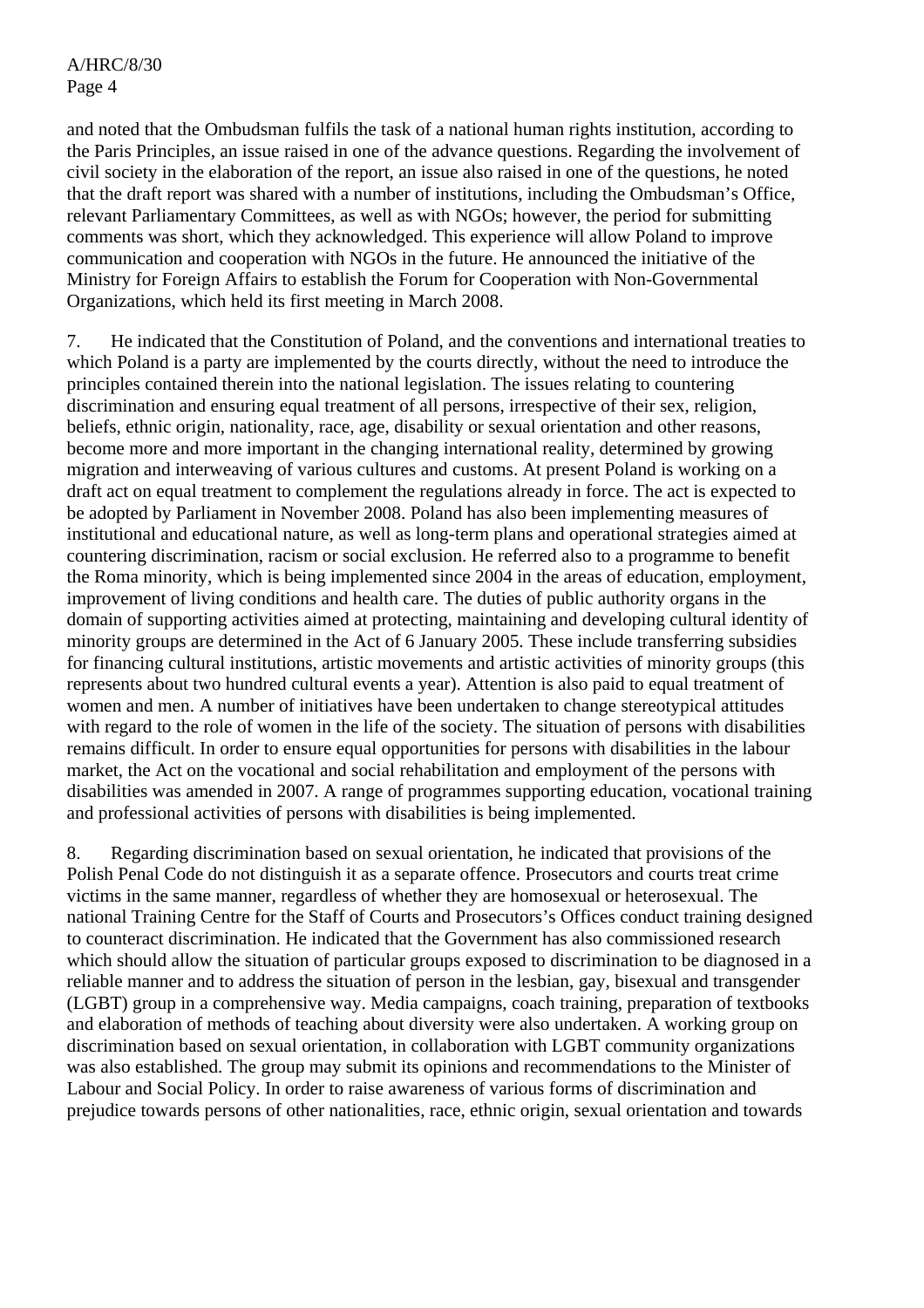the elderly, and to sensitize the society to manifestations of discrimination towards these groups, he noted that the Ministry of Labour and Social Policy commissioned the production of a TV spot which was granted the main prize for the best audiovisual programme within the framework of the 2007 European Year of Equal Opportunities for All.

9. He also noted that the issue of domestic violence is subject of the Act on Domestic Violence adopted in 2005 and the National Action Plan of Countering Domestic Violence. He noted that since 1998, the police has been implementing a special procedure called "Blue Cards" which defines a set of measures to deal with complaints of domestic violence, including remedial responses and cooperation with non-police entities. Both the police and the prosecutors cooperate with crisis intervention centres and district centres for family assistance. Regarding activities for the benefit of women and families, he pointed out several issues related to health-care services, such as the access to family planning services and health-care services including prenatal testing.

10. Regarding the Polish prison system, he indicated that Poland has been facing a problem of overcrowding in prisons and lengthy pre-trial detention periods. A decision issued by the Council of Ministers in 2006 foresees the creation of 17,000 new places in the organizational units in the prison system. 4,142 places were obtained in 2006 and 4,402 in 2007. In 2008, a draft of a decision by the Council of Ministers aimed at establishing the "Programme of Modernizing the Prison Service in the period 2009-2011" was to undergo inter-ministerial consultations. Moreover, the application of alternative forms of punishment has been extended and electronically monitored probation has been implemented for selected custody-bound offenders. In addition to activities aimed at increasing the number of places in penitentiary institutions, certain measures have been taken to improve the condition of persons deprived of their liberty. Regarding the issue of lengthy pre-trial detention raised in one of the advance questions, he noted that this still remains a serious issue. The Code of Criminal Procedure determines the duration of pre-trial detention, the circumstances in which it can be applied, and leaves no room for discretionary decisions. The application of this measure is the exclusive competence of an independent court and is subject to control by higher-instance courts. The cases in which pre-trial detention has exceeded the duration of one year are subject to constant monitoring by the National Prosecutor's Office as they arise.

11. On the current status of the lustration process and on how the Polish Government ensures that human rights of all individuals are protected in the process, an issue also raised in the advance questions, he noted that the activities of State organs are governed by the Act of 18 December 1998 on the Institute of National Remembrance and the disclosure of information about documents of State security organs from 1944 to 1990. He noted that the relevant acts regulating the process of lustration were subject to constitutional control by the Constitutional Tribunal, which invalidated some of the provisions and formulated postulates addressed to the legislature concerning others. The judgement of the Constitutional Tribunal led to a subsequent amendment of the Act by Parliament aimed at adapting the rule of lustration to the constitutional principles of the protection of civil rights. The right to court hearing and defence is implemented at every stage of the lustration process.

12. On the question on the procedure for the selection of judges and guarantees of their independence, he noted that the guarantees of the independence of judges are contained in the Constitution of Poland. Judges are appointed for life. A judge may not be detained or charged without the consent of a disciplinary court. Judges are appointed by the President of Poland, at the recommendation of the National Judicial Council. Following the recent refusal by the President to appoint a judge recommended by the Council, a competency dispute has developed which will be resolved by the Constitutional Tribunal at the motion of the First President of the Supreme Court.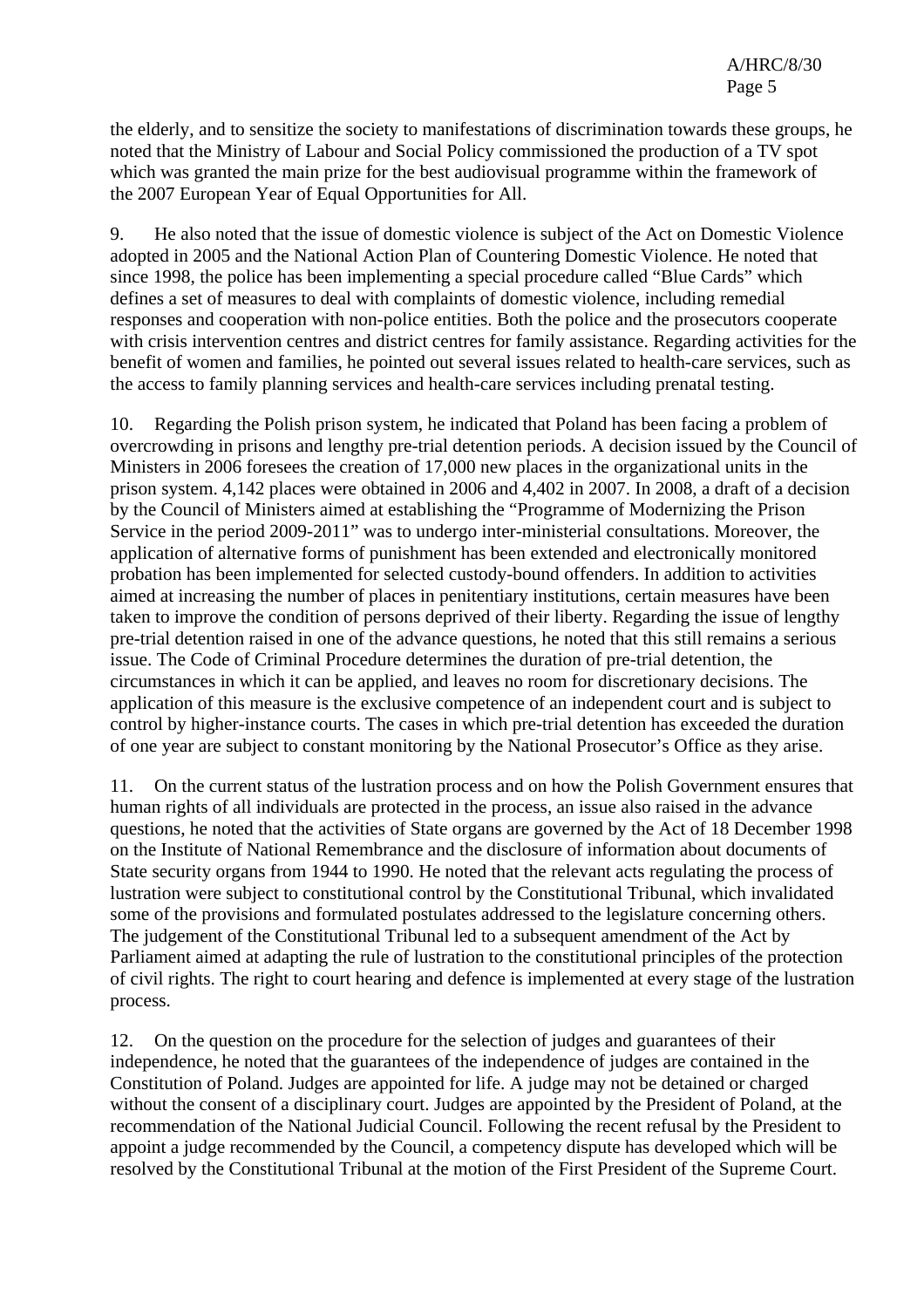13. With regard to the question of violence against children, Polish authorities undertake a number of long-term measures. In 2006, a nationwide social campaign under the name of "Childhood under Protection" was also launched to sensitize the public. As far as corporal punishment is concerned, the Polish legal system penalizes every form of physical or psychological violence against children, including violence inflicted by parents and legal guardians. Acts of such nature are prosecuted ex officio, as the police gathers information, assuming that an offence has been committed. No complaint by the victim is needed. The Family Code article 95.2, provides for the institution of "reprimanding a minor" as a form of carrying out a parental authority. The provision however, cannot be considered as an endorsement of corporal punishment, since the provision has to be construed jointly with the definition of parental authority specified in the Code as actions exclusively for the good of the child. The acts of reprimanding a minor may only be inflicted in cases where the lack of such actions might endanger the health or security of a child and the situation requires an urgent response.

14. On the question of the International Convention for the Protection of All Persons from Enforced Disappearance, Poland is a party of a number of conventions which cover the issue of enforced disappearances. The Polish law provides adequate punishments for the crimes defined in this Convention and guarantees proper standards in preventing such crimes. Poland is ready to consider establishing the relevant procedure, with a view to signing the Convention, although there is no actual need for it in Poland.

## **B. Interactive dialogue and responses by the State under review**

15. During the ensuing interactive dialogue, 26 delegations made statements praising Poland for both the quality of its presentation and the national report.

16. Angola noted with interest the efforts made by Poland to promote human rights in all areas of Polish society. It also noted that the Polish national report addressed the issue of racial discrimination and appreciated the efforts made in this area, notably by creating a monitoring mechanism aimed at ensuring respect of equality of treatment for all ethnic groups. In that respect, Angola asked what further measures Poland could take to reinforce its fight against discrimination. Referring to the protection of children, Angola requested further information on legislative and administrative measures taken to tackle violence against children. Angola expressed the opinion that Poland should endorse the recommendations made by the Committee on the Rights of the Child and the Human Rights Committee on the adoption of legislative measures to ensure compliance of national legislation with the principles and provisions of the Convention on the Rights of the Child.

17. Ukraine commended on the broad cooperation between Poland and NGOs in the field of human rights. It welcomed the activities undertaken aimed at nurturing in Polish society a broadly perceived culture of tolerance, enhancing public awareness concerning the need to counter discrimination for racial, national or ethnic reason, and changing public attitude towards violence. Ukraine emphasized the importance of such an approach as a prerequisite for the elimination and prevention of these negative phenomena. Ukraine emphasized that the establishment of the posts of human rights advisers in the police force is a remarkable achievement of Poland. With regard to this innovation, Ukraine asked Poland to elaborate further on the efficiency of this mechanism and its impact on the protection of human rights in the context of police activity.

18. Turkey acknowledged the considerable efforts exerted by the Polish authorities against racism, xenophobia, racial discrimination and intolerance. It noted the introduction of a national programme and the establishment of the Monitoring Team within the Ministry of Interior and Administration as well as training activities for government officials to counter discrimination. Turkey also noted the implementation of the long-term Government "programme for the Roma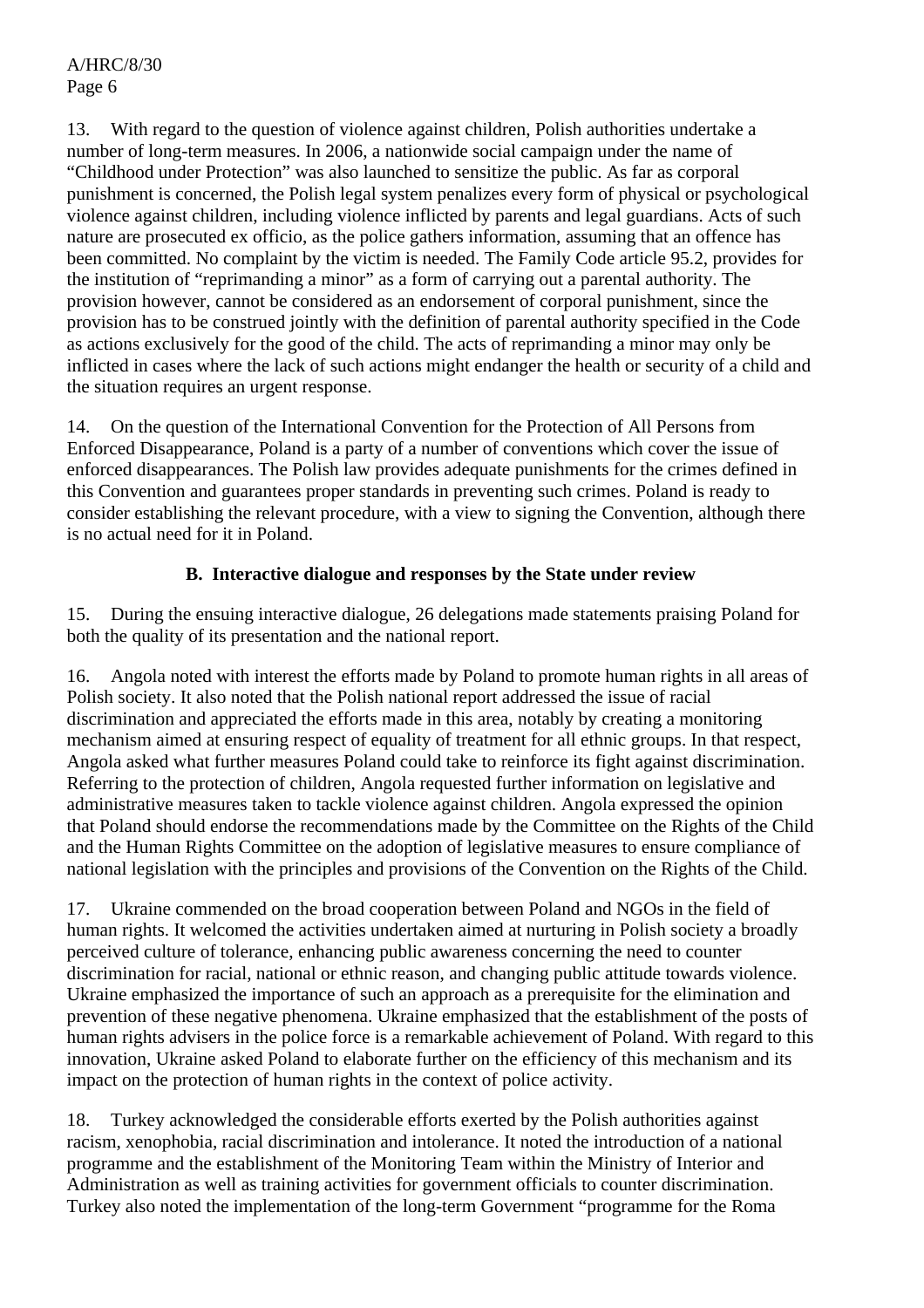community in Poland" aimed at contributing to wider participation of Roma in civil society since 2004. Turkey noted the adoption of an action plan to address shortcomings in different areas, the National Programme against Domestic Violence and the inclusion of human rights in primary and secondary school curricula as clear indications about the determination of Poland to reach international norms and standards. Turkey believed that some bold steps have already been taken to implement the legal framework in an effective manner and encouraged Poland to continue with determination to overcome these challenges. Turkey asked Poland to provide further information about the state of affairs regarding the process of ratification of the Second Optional Protocol to the International Covenant on Civil and Political Rights (ICCPR), aiming at the abolition of the death penalty.

19. Consistent with its long-standing strong support to national human rights institutions, Australia enquired on approach and support provided by the Government of Poland to national human rights institutions. In particular, Australia enquired about the role the national human rights institution has played in the promotion and protection of human rights in the country.

20. France acknowledged the commitment of Poland to the promotion and protection of human rights notably by its effective preparation for the UPR. In this context, France raised the issue of the incidence of physical and psychological violence as well as discrimination showed against certain individuals because of their sexual preference. According to France, it seems that the number of incidences is quite high and they are rarely dealt with through complaints by the police. Above and beyond the measures already mentioned in the national report and the introductory statement, France enquired on steps already taken by Poland or which it plans to take to protect people from violation of their human rights on the basis of their sexual preference. Also, with respect to the International Convention for the Protection of All Persons from Enforced Disappearance, France recommended to Poland that it should set a date for its ratification.

21. Brazil welcomed the quality of Poland's national report which reflects achievements as well as challenges concerning the human rights situation in the country. Brazil recognized the efforts undertaken by Poland to eliminate discrimination in the labour market, particularly by preparing a draft law on equal treatment among different social groups to ban discrimination for reasons of sex, race, ethnic origin, nationality, religion, political views, disability, age, sexual orientation, marital status or family situation. Brazil also stressed advancements concerning the adoption of policies to counter racism and xenophobia, specially the implementation of the National Programme against Racial Discrimination, Xenophobia and Related Intolerance, which demonstrates its commitment to its international obligations. In that spirit, Brazil wished to address two specific questions to Poland. In spite of the fact that there have been important achievements related to the enhancement and the efficiency of the judiciary, Poland recognizes the problem of prison overcrowding. In this context Brazil asked how Poland assesses the system of electronic surveillance, which might be a useful instrument in the reduction of prisons overcrowding. Also, considering that Poland has taken important measures to promote and protect the rights of discriminated groups, Brazil enquired about concrete steps which have been taken by Poland to combat discrimination based on sexual orientation in the country.

22. The United Kingdom of Great Britain and Northern Ireland noted that the Polish Constitution enshrined respect for minorities and that, as indicated in the national report, awareness of minority rights appears to be increasing rapidly. It also noted that the Government demonstrated an impressive interest in – and commitment to – improving the rights of people belonging to minorities. However, the United Kingdom noted that this has fallen short of the introduction of reforms and effective legislation, a process severely hampered by the current bureaucracy. The United Kingdom thus recommended that Poland consider forming twinning relationships or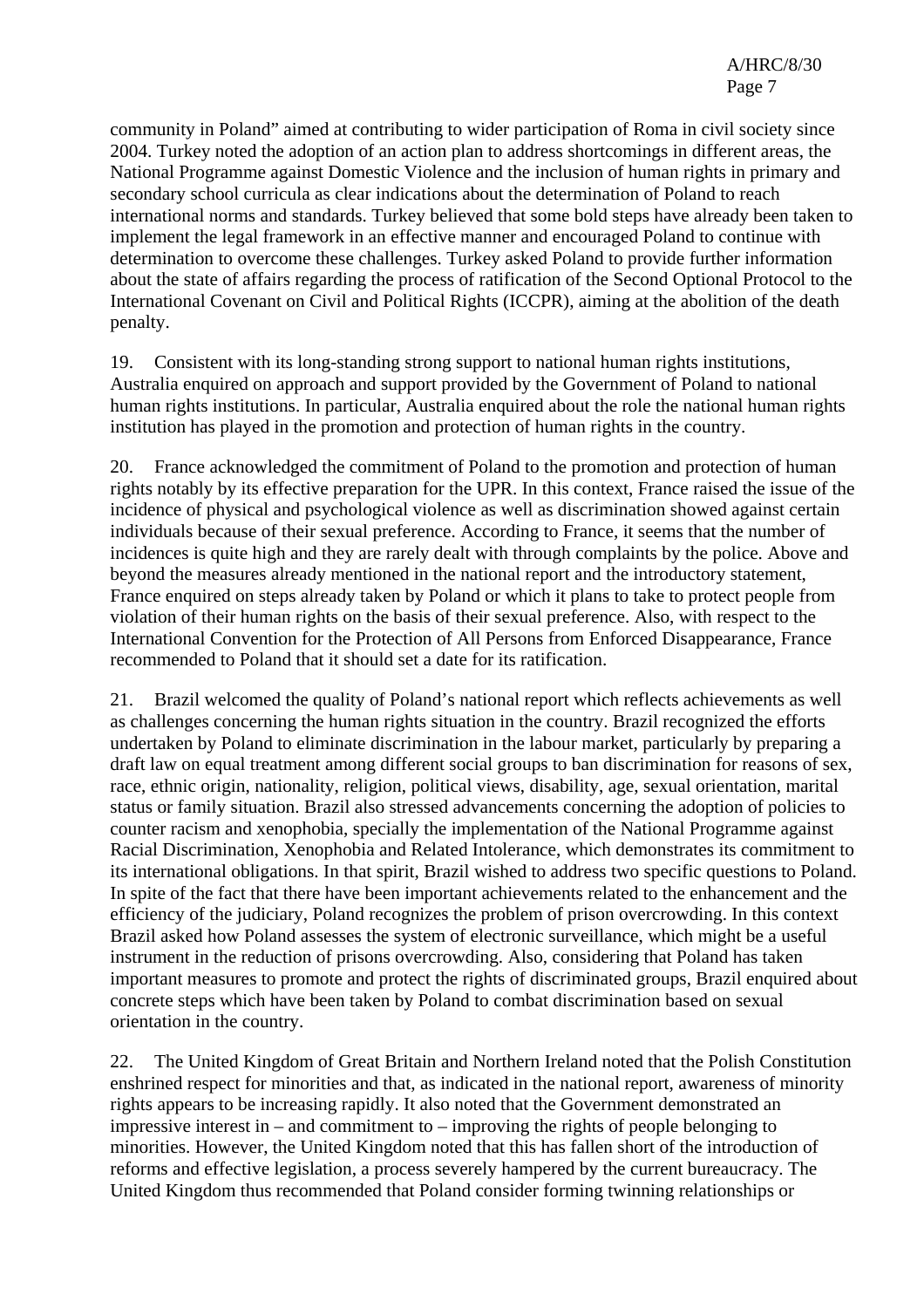partnerships with countries that have been through a process of legal reforms on minority issues to work closely with them on the legal, technical and institutional challenges involved in introducing change. The United Kingdom noted that Poland has broadly homogenous society, in terms of its ethnic and religious breakdown. The United Kingdom sought information on whether the Government promotes awareness and discussion among the general population of diversity issues and the need to avoid discrimination in all its forms. It asked if the delegation could inform them of how and by when the Polish Government will introduce equality legislation in order to widen participation and progression in the labour market, including for women and disabled people. It also asked further details on how the equal treatment law will apply to discrimination on the grounds of sexual orientation and how this will be implemented. In that respect, the United Kingdom recommended that Poland take further steps to outlaw discrimination in all forms, including on the grounds of sexual orientation.

23. Azerbaijan noted the monumental changes undertaken by Poland after the end of the communist era and the difficulties it still encounters. Azerbaijan indicated its genuine interest and even admiration of the achievements that Poland gained in many fields, including in the promotion and protection of human rights. Azerbaijan noted a number of steps undertaken and welcomed the establishment of the posts of human rights advisers in the police system with a view to monitoring police activity and operations. Azerbaijan also welcomed with interest the Polish efforts aimed at combating trafficking in human beings and assisting the victims. Azerbaijan also praised the activity implemented to ensure rights of mental patients and the fact that human rights have been included into the curriculum of primary and secondary schools in Poland. Azerbaijan also indicated that it believes that Poland will overcome all problems with regard to unemployment and reduction of poverty. It also noted with satisfaction that in the last years Poland witnessed improvement in the labour market. In this regard Azerbaijan commended the Government on plans and programmes, the National Strategy of Employment Growth and the National Employment Action Pan for 2008 in particular. Azerbaijan noted that due to its geographical location, Poland is used as a transit country for illegal migration and trafficking in human beings. It put forward a question on the difficulties Poland is facing in this field and the measures taken by the authorities to address them. With respect to the Human Capital Operational Programme, Azerbaijan asked the delegation to elaborate on this document and lastly, Azerbaijan asked the delegation to elaborate on the social assistance provided by the Government to the poor families.

24. The Republic of Korea noted with encouragement the efforts made by Poland to adopt the Action Plan which implements the decision of the European Court of Human Rights and to further strengthen the promotion and protection of human rights and fundamental freedoms. The Republic of Korea noted with appreciation the efforts to expand access to courts in order to ensure essential protection and pay close attention to the issue of delays in courts and administrative bodies. It also noted the actions taken to eliminate the discrimination in employment practices based on the National Strategy for the Growth of Employment and Development of Human Resources and the various approaches used to meet this aim. In that respect, the Republic of Korea enquired about specific measures taken to eliminate entry barriers for women in employment, to increase hiring of persons with disabilities and to educate elderly workers. The Republic of Korea noted with appreciation the continued efforts of Poland in dealing with the problems of prison overcrowding and delays in court proceedings. In line with this, the Committee against Torture expressed concern in May 2007 about the period of pre-trial detention. The Republic of Korea however noted the various policy measures to address these concerns and challenges, as noted in the presentation of the Under-Secretary of State at the Ministry for Foreign Affairs of Poland, and encouraged the Government to continue its efforts in that regard.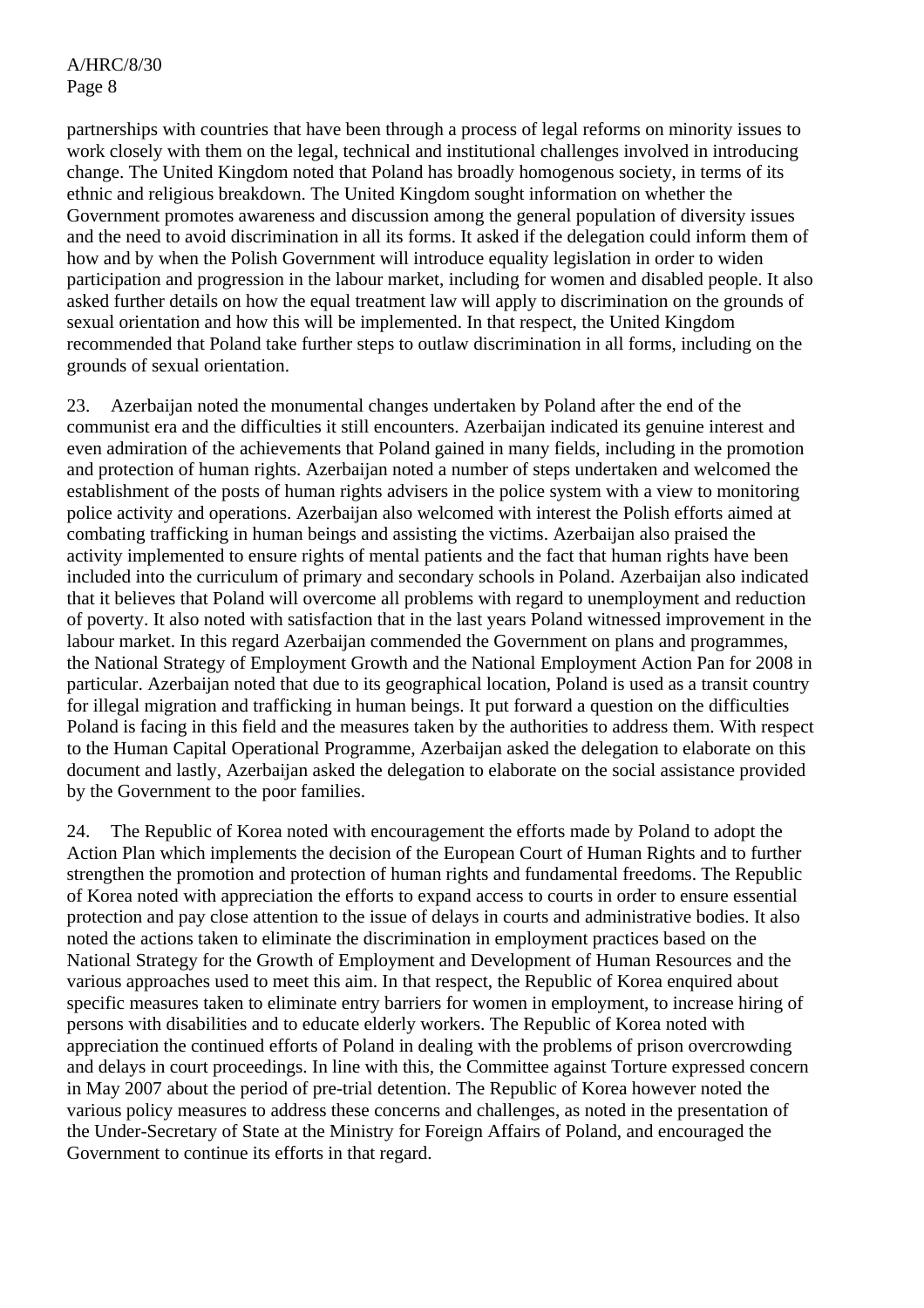25. Japan welcomed the very extensive presentation and the detailed explanations given in the national report, both of which clearly identify constructive steps taken by the Polish Government, particularly in the last decade, in a wide range of areas such as the eradication of racial discrimination, judiciary reforms, the fight against domestic violence and human rights education. Concerns, however, seem to remain, as the other reports indicate, about prison overcrowding, persisting racial discrimination cases purported to target Asian and African children in educational institutions, delays in court proceedings and resulting prolonged detention. On the other hand, immense efforts which the Polish Government has been making to upgrade human rights education appear remarkable. Japan asked Poland to elaborate on these developments and challenges and believes that it will continue to tackle those issues squarely.

26. Pakistan noted the comprehensive approach adopted for the preparation of the national report and details of constitutional mechanisms provided for promotion and protection of human rights. Pakistan highlighted some of the important indicators expressing Polish commitments, which include: the system of civil rights ombudsman, which provides an important functional element in the judicial system with lesser bureaucratic hurdles; acceptability of individual complaints mechanism under United Nations and European systems; active cooperation with an involvement of civil society in its planning and execution phases; updating of legislation and policies and the introduction of a number of action plans to address specific issues of concern in the field of human rights; and the extensive human rights training and education plan, which not only involve Government officials but also address the issue at grass-roots level by including it in the curricula of primary and secondary schools. Pakistan sought further information on efforts to deal with some of the outstanding concerns of treaty bodies, which relate to continuing discrimination against women and gender equality, curbing the scourges of xenophobia, racism and racial discrimination, and in particular actions taken in line with article 4 of ICERD to prohibit hate speech as well as the treatment of some of the ethnic and migrant minorities.

27. Slovenia commended the hard work and impressive developments in the country in all areas. While noting the significant progress achieved, Slovenia asked the following questions and recommended further efforts and sustained measures: What has the State done so far to ensure a gender perspective in the UPR in its consultations and national report? What steps and concrete actions are envisaged to ensure that gender perspective is fully integrated in the next stages of review, including the outcome of the review? Slovenia recommended to systematically and continuously integrate a gender perspective in the follow-up process to the review. With respect to the draft law on equal treatment, Slovenia noted that it does not include gender orientation grounds. Slovenia therefore recommended to Poland to adopt an anti-discrimination law that would ensure equal treatment and non-discrimination on any grounds, including sexual orientation and gender identity. Slovenia also urged Poland to implement the recommendations issued by the Human Rights Committee and the CAT to put in place legislative measures to sanction manifestations of repeated hate speech and intolerance. Slovenia also enquired about the status of the legislative proposal aimed at "punishing anyone who promotes homosexuality or any other deviance of a sexual nature in education establishment". If it has not yet been withdrawn, Slovenia recommended to do so. Slovenia also recommended reinstituting the Office of the Government Plenipotentiary for the Equality of Men and Women or a similar governmental structure to serve as an effective mechanism at the highest possible political level for the promotion of gender equality and to coordinate the integration of gender perspective across all sectors. Slovenia also noted that Poland came  $56<sup>th</sup>$  in the 2007 Reporters Without Borders worldwide press freedom index, mainly due to its refusal to amend laws about press offences. Noting that since freedom of expression is one of the most important principles of democracy, Slovenia enquired about the concrete steps undertaken by the Government of Poland to harmonize this part of its legislation with international norms. Slovenia also recommended to Poland that laws on press offences be liberalized.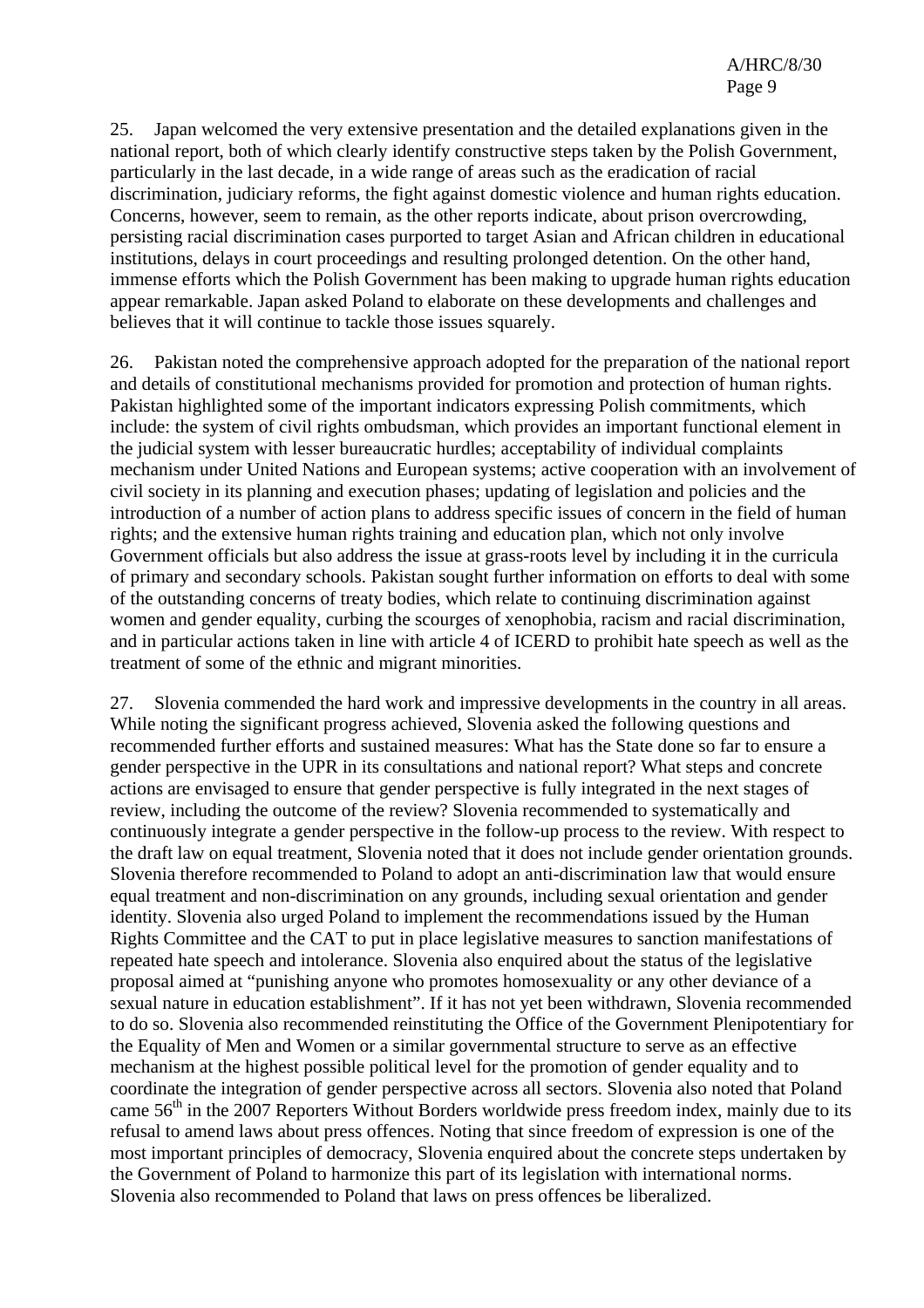28. Canada noted that in 2004, the Human Rights Committee recommended that discrimination based on sexual orientation be specifically prohibited in Polish law and appropriate training be provided to law enforcement and judicial officials in order to sensitize them to the rights of sexual minorities. Canada commended the Government on the measures already taken and outlined in the presentation, in particular the draft act on equal treatment, the system of human rights advisers, and related research and training, and recommended that steps continue to be taken to follow up on these recommendations. It noted that the Special Representative of the Secretary-General on the situation of human rights defenders has expressed concern about the reported harassment of groups campaigning for equality and against discrimination based on perceived sexual orientation. Canada thus recommended that Poland ensure that human rights defenders are allowed to carry out their work in a secure environment, and that the rights to freedom of expression and association are respected. On the issue of domestic violence, Canada indicated that CEDAW expressed concerns about the remaining gaps in the 2005 Law on Combating Domestic Violence. CEDAW and the Human Rights Committee recommended that law enforcement officers be properly trained and that appropriate measures be taken to address domestic violence. In 2007, CEDAW further recommended that Poland conduct awareness-raising campaigns to combat violence against women and undertake research on the root causes of such violence. Canada noted with interest that Poland's national report indicates steps to combat violence against women, inter alia, the inauguration of the National Programme against Domestic Violence in 2006 and public campaigns to raise awareness of this issue. Canada commended the Government on the measures already taken, and recommended that steps continue to be taken to follow up on these recommendations.

29. Malaysia commended Poland for undertaking various policy measures in several areas of human rights in the country. These measures mirror the high commitment of the Government in improving the promotion and protection of human rights of its population. Malaysia noted the numerous programmes which reflect a multifaceted approach taken in fighting against domestic violence. Such programmes can be a good example of best practices that could be shared with other countries. In this spirit Malaysia expressed its willingness to learn about the successes and challenges encountered so far in the implementation of the National Programme against Domestic Violence.

30. The Russian Federation, having studied all the background information, recommended that a national programme to combat overcrowding in prisons be developed in order to bring Polish places of detention into line with international standards. The Russian Federation also recommended that Poland publish the results of the study carried out by the Government in order to detect on Polish territory any secret detention centres for foreign citizens accused of terrorist activities. The Russian Federation also recommended that Poland ensure that adequate measures provided for in the law on lustration comply with Polish obligations under fundamental international human rights instruments.

31. Cuba noted that the Polish national report sets forth a description of the human rights situation in the country, reflects the difficulties and progresses faced by Poland and explains various programmes and measures implemented to tackle the problems faced by the Government. Cuba noted that Poland is a party to ICERD and that it did not make any reservation against article 4 of the Convention. In this context, Cuba asked what measures Poland has taken in order to comply with its obligations under ICERD and in particular with article 4 which prohibits all organizations' activities which promote or incite racial hatred or racial discrimination. Cuba also asked what measures have been taken by Poland to promote the participation of women in the public and political life of the country. In reference to the Council of Europe's report on the alleged use of the Polish territory by the CIA for secret flights for extraordinary renditions of terrorist suspects, Cuba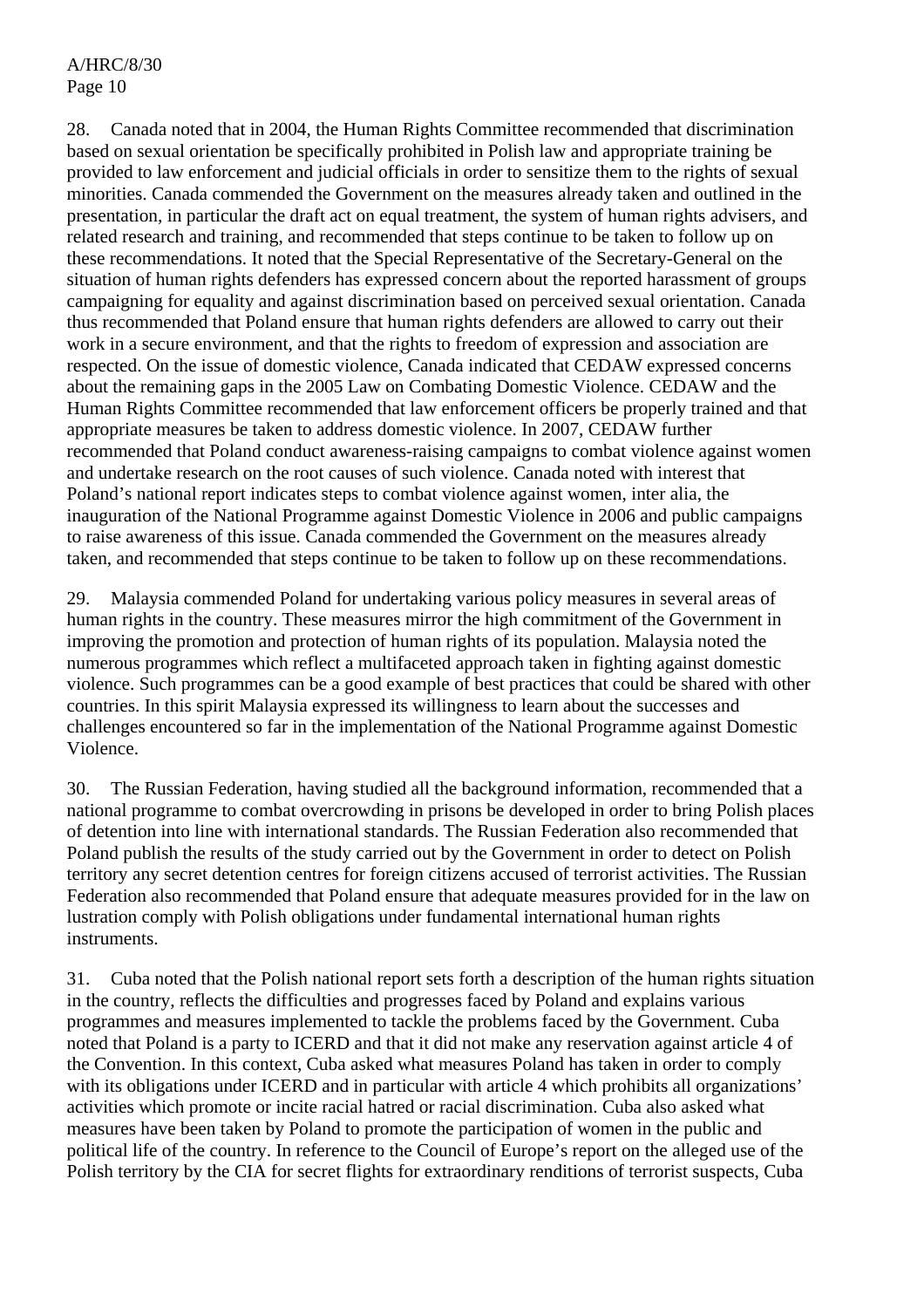noted that Poland has not yet replied to the two communications sent by the European Commission requesting clarification on these allegations. In this context, Cuba asked Poland to elaborate on these allegations and asked whether it has undertaken any investigation on the possible participation of the Polish authorities in the programme of extraordinary renditions and secret detention centres. Cuba suggested, as a recommendation, that Poland continue to promote the participation of women in the public and political life of the country until they have gradually achieved a level of gender equality.

32. Following the discussion, the delegation of Poland responded to most of the questions raised during the interactive dialogue. On the issue of secret detentions and prisons, the delegation recalled that all the reports on the subject were not substantiated and were of purely speculative character. However given the seriousness of these allegations, the competent authorities acted immediately in order to investigate the matter. The outcome of these inquiries were presented in an official statement released on 10 November 2005, in which it was unequivocally stated that the Polish Government strongly denies the speculations occasionally appearing in the media as to the existence of secret prisons on the territory of Poland supposedly used for the detention of foreigners suspected of terrorism. The Polish Parliament reiterated the same position in 2006 in a letter to the Council of Europe whereby it was re-stated that these allegations were groundless in respect to Poland. On the question raised by Australia on the Office of the Ombudsman, the delegation indicated that it was noted as a national human rights institution in accordance with the Paris Principles. With respect to the question put by Turkey, the delegation of Poland indicated that in February 2008 the Ministry of Justice launched the ratification of the ICCPR-OP2 and stressed that inter-ministerial consultations were currently under way.

33. On the draft act on equal treatment, the delegation indicated that it will complement the regulations already in force and will comprehensively regulate issues of equal treatment of persons, without regard to sex, race, ethnic origin, nationality, religion, political views, disability, age or sexual orientation and marital or family status. On the action taken in favour of groups discriminated on the basis of sexual orientation, a part of the research commissioned in 2007, as mentioned in the presentation, Poland used budget funds and EU funds to finance activities informing about diversity and collaborated with groups representing rights of sexual minorities, such as "Campaign Against Homophobia" and "Lambda". A working group on discrimination based on sexual orientation was also established which can submit opinions and recommendations to the Minister of Labour and Social Policy.

34. On the issue of violence against children, the delegation of Poland indicated that in 2005 a law was enacted to fight against violence within family, which also contains provisions addressed to the offenders in order to prevent similar acts of violence from occurring in the future. For the effective implementation and enforcement of the law, it was indicated that in 2006 the National Programme for Fighting against Domestic Violence was adopted, which is assessed annually. Institutional measures have been taken to provide assistance to victims of violence; in particular, 33 specialized centres were created to provide legal, medical, psychological and social assistance, with the aim to prepare victims to resume their normal life. In addition, , Poland has also crisis centres, shelters and orientation services and homes for mothers and children at the local level. The delegation also indicated that a follow-up programme for children from birth to the age of 18 is being prepared, the aim of which will be to detect as early as possible any deficiencies in children's upbringing and education, including cases of violence, in order to prevent an exacerbation of the situation.

35. On the question of poverty, the delegation indicated that despite all efforts poverty remains an ongoing problem and that a national strategy was set up in 2004 as well as a number activities for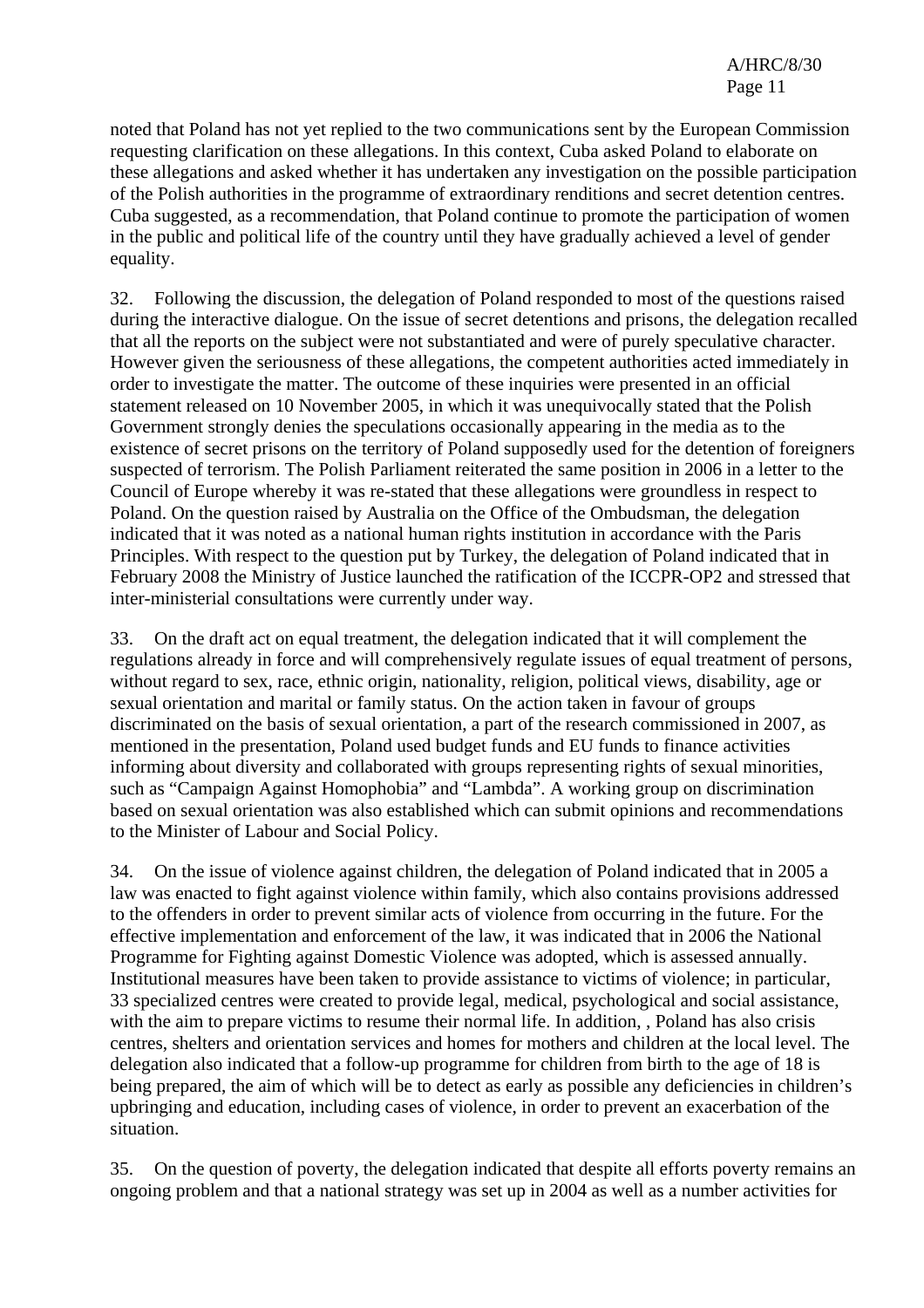A/HRC/8/30 Page 12

target groups, families and unemployed in particular. The delegation also indicated that actions to improve the situation of vulnerable groups in the labour market have been undertaken, in particular by adopting special measures to achieve their sustainable social inclusion. Innovative measures stipulated by the law on social cooperatives and the law on social employment are geared to long-term unemployed people and those who have trouble to be integrated socially. The delegation noted that an assistance programme for rural areas has been also put in place, co-financed by the World Bank, and that social integration measures targeting children, families and senior citizens are part of the programme.

36. On the question addressed by Azerbaijan on the Human Capital Operational Programme, the delegation indicated that this is part of the European Social Fund to support countries in developing human social conditions. In 2008-2013, among others activities, two national projects aimed at gender equality in the labour market were adopted: one is about reconciliation of professional and private life and the other is about the vocational activation of women at the local and regional level. On the question put by Slovenia on monitoring the gender equality system in Poland, the delegation indicated and referred to the national monitoring programme, which is described in the leaflet distributed to the delegations.

37. On the issue of criminal responsibility of minors, the delegation indicated that this concept does not exist in the Polish legal system. It indicated that the Polish law only uses educational or reformatory measures with respect to juveniles who seem to be demoralized or to have committed punishable offences. Educational and correctional measures aim at helping parents and avoiding the minor to be demoralized. On the question by Brazil concerning the electronic surveillance system, the delegation informed that the law which creates the possibility of short-term sentences being served outside prisons with the convict subject to electronic surveillance was adopted in 2007 and will come into force on 1 July 2008.

38. Denmark noted that the national report indicates that Poland is striving to enhance the efficiency of the judiciary focusing on the main challenges which include elimination of undue court delays and prison overcrowding. In that regard, Denmark put forward a question on whether measures are being undertaken to reduce the application of pre-trial detentions. Denmark also noted that the human rights bodies such as CAT (2007) as well as a number of human rights organizations have highlighted significant problems as regards overcrowding of prisons in Poland. In this respect, while welcoming the various measures taken to tackle this issue by 2009, Denmark urged the Government of Poland to give priority to implementation of outstanding necessary improvements of prison conditions.

39. Sweden noted the comprehensive statement made by the head of the Polish delegation and asked two follow-up questions and recommended further efforts in the following areas: civil society organizations have reported continued discrimination against homosexual, lesbian, bisexual, transgender and transsexual persons in Poland, as well as shortcomings on the part of the State in dealing with such offences. Sweden referred to the national report's mention of anti-discrimination legislation the Government is preparing to present to Parliament, including with regard to sexual orientation, as well as to training programmes for judicial staff. Sweden asked whether Poland could elaborate on these and other measures it is taking to ensure full equality before the law of individuals regardless of sexual orientation. As regards the issue of corporal punishment of children, Sweden noted that there is no unequivocal legal prohibition of corporal punishment of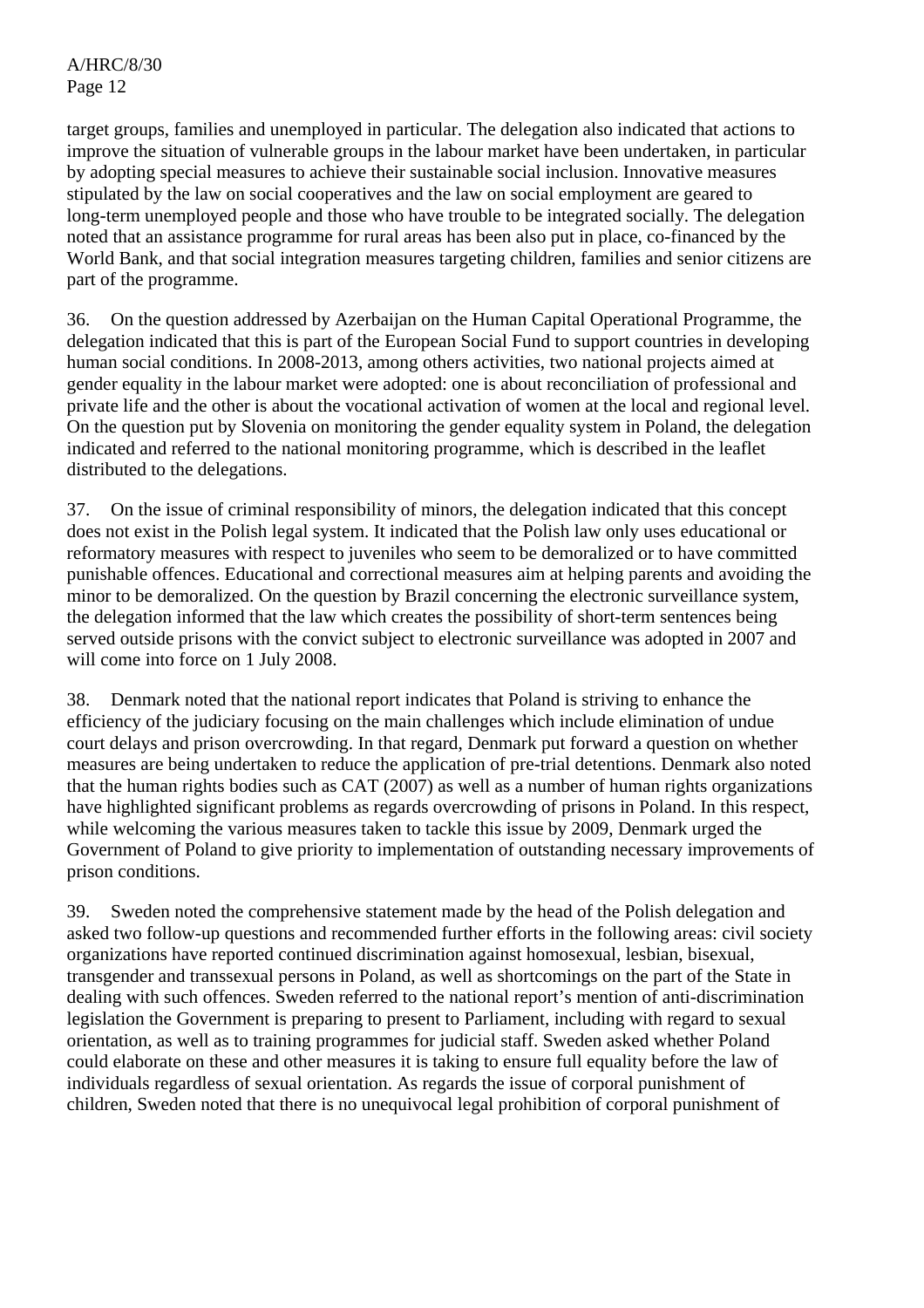children in Poland. While noting the measures taken by Poland to address the continuing occurrence of violence against children, Sweden asked what measures it is taking to ensure the sufficient legal protection of the freedom of children from physical or mental violence.

40. Cameroon noted with great interests the measures taken and provisions made by Poland with a view to diligently implement the judgements of the European Court of Human Rights which demonstrates the effectiveness of these rights for all people living in Poland. Cameroon joined the recommendations made by a number of treaty bodies, and encouraged Poland to intensify its efforts to fight against all forms of discrimination and to promote and protect dignity and equality which are the guiding principles of concrete and effective implementation of human rights.

41. Mexico acknowledged the efforts made by Poland in the area of human rights, specifically to fight racism and discrimination, to improve conditions of detention, to provide assistance to victims of crimes such as trafficking of persons, to improve human rights in a number of different public offices and its programmes to combat domestic violence and unemployment. Mexico welcomed the Polish open invitation to all special procedure mandate holders. In view of these achievements, Mexico invited Poland, to the extent possible, to ensure that practical policies in the area of immigration be geared to the standards set forth by the principles enshrined in the ICRMW, and recommended that Poland ratify the Convention. While noting Polish efforts to strengthen the judiciary, Mexico encouraged Poland to make legal amendments that will make it possible to effectively prosecute offences related to torture and other cruel, inhuman or degrading treatment. Mexico further encouraged Poland to continue its efforts to ensure compliance of its domestic legislation with the CRC, specifically with regard to juvenile justice. Mexico also invited Poland to consider the ratification of CPD and signing the Optional Protocol thereto.

42. China welcomed efforts to improve the judiciary and to strengthen national human rights mechanisms. China noted with appreciation the constructive cooperation with various treaty bodies and the implementation of the suggestions on torture and equity between men and women. China encouraged Poland to continue to make efforts in promoting and protecting human rights. China had taken note of the fact that some organizations think that there still is discrimination against Jews and people of Asian and African origin, and asked whether Poland has taken any specific measures to improve the situation.

43. Algeria referred to paragraph 2 of the summary prepared by OHCHR, which states that there continue to be racially motivated acts of discrimination against people of African and Asian origin and Roma. Algeria noted the concern of the European Commission against Racism and Intolerance that authorities rarely investigate and prosecute cases of racial hatred and racially motivated crimes. Algeria recommended that Poland fulfil the recommendation, elaborated on in paragraph 2 of the OHCHR summary, made by the Council of Europe Commissioner for Human Rights, who in 2007 called upon Poland to enact a comprehensive body of anti-discrimination legislation and to set up a body to combat discrimination. Algeria further recommended that Poland give adequate training and instruction to law enforcing bodies and to the judiciary on how to address complaints stemming from racially motivated crimes. Algeria referred to paragraph 17 of the compilation report and the concern expressed by CAT about the overcrowding in prisons and noted that pre-trial detention can last up to two years and that there is an absence of legislation for setting a time limit to it. Algeria further referred to the concern about the conditions of detention in transit zones and the lack of specific laws for the detention of aliens. In this regard, Algeria called upon Poland to alleviate the overcrowding of detention centres and to review the conditions of detention centres so that they conform with minimum international standards. Algeria also recommended that limits be set for pre-trial detention according to minimum international standards.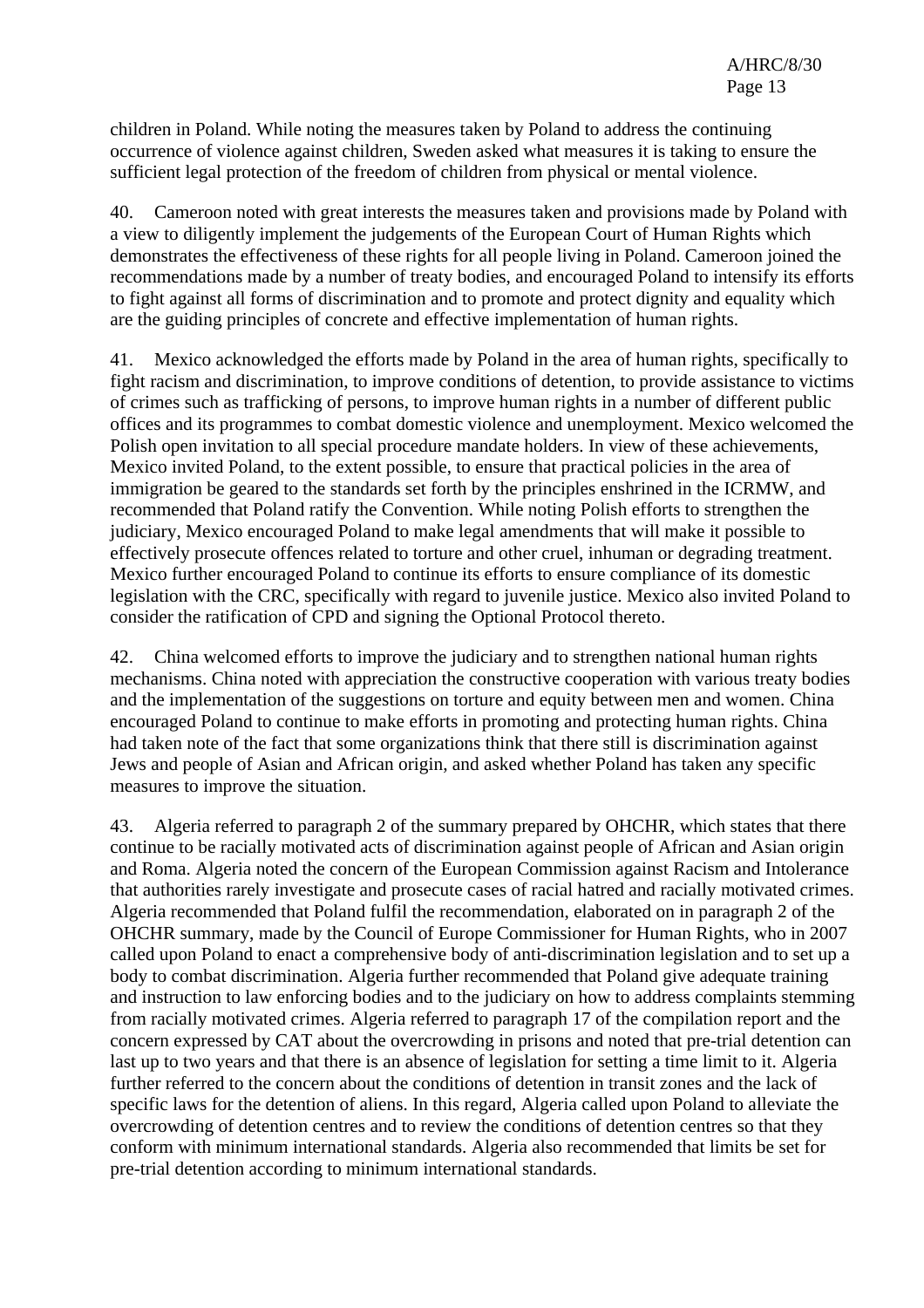44. Austria highlighted that the establishment of "Human Rights Advisers" to the police is a particular interesting and exemplary measure and requested Poland to elaborate more on this, on the nature of these posts, by whom they are filled and who appoints them. Austria recommended that Poland continue this practice in the future and share experiences on this measure with other interested States. Austria further noted that in the Concluding Observations made by CEDAW last year, the Committee voiced concern at the promotion of gender equality in Poland, in particular at the abolition of the Government Plenipotentiary for Equal Gender Status in 2007. In this regard, Austria asked Poland to elaborate on the reasoning behind this abolishment and what measures the Government has taken to promote gender equality in all spheres of life and not only in the labour market. As a recommendation, Austria encouraged Poland to use a comprehensive approach in the promotion of gender equality, in particular by adopting a comprehensive law on gender equality as recommended by CEDAW.

45. Norway noted that under Polish law access to therapeutic abortion is granted on certain conditions, including when a women's health or life is at risk. On this matter, Norway requested further elaboration on what is done to facilitate access to abortion for women who qualify for this under Polish law. Norway also noted that a draft law on equal treatment on various grounds, including sexual orientation, has been prepared by Poland but that its adoption has been delayed. Norway requested Poland to indicate when the equality legislation was expected to be adopted, however, since this question had already been addressed by the Polish delegation in its initial statement, Norway refrained from asking.

46. Israel referred to the Office of the Civil Rights Ombudsman described in the Polish national report and particularly to its capacity to hearing complaints from anyone within Poland regarding allegations of human rights violations by public authorities. Israel noted with interest that there was no specified application procedure, which undoubtedly makes the office of the Ombudsman available to a much larger segment of the population. Israel asked Poland to elaborate on how this informal complaint procedure functions.

47. Slovakia noted with appreciation that the resolution on good governance introduced amongst others by Poland and adopted at the seventh session of the HRC focused on the issue of the fight against corruption in the context of human rights. Slovakia asked Poland to elaborate on the issue of how human rights and good governance principles can help fighting corruption. It further asked whether Poland could share with other States some of its own experiences in this regard.

48. Following the discussion, the delegation of Poland responded to most of the questions raised during the interactive dialogue. Regarding Poland's actions to combat racism and xenophobia, it was indicated that this is not a very widespread phenomenon, but that it is important from the point of view of Polish society. It indicated that Poland has introduced training for public officials, such as the police, prosecutors and judges, and also cooperates closely with civil society, including Jewish organizations, so as to better monitor and identify cases of racism and xenophobia. Within the Ministry of Interior and Administration, there is a team tasked with collecting information on situations of discrimination both from non-governmental organizations and from individual persons. Poland has initiated a programme to combat hate-based crimes and it has already undertaken certain measures. In cooperation with NGOs, it has elaborated standards to provide advice to victims of racism and other ethnically motivated crimes.

49. On the question raised by Israel concerning the Ombudsman, Poland indicated that everybody in Poland can submit complaints to the Office of the Ombudsman. The Ombudsman can for example make written recommendations to relevant organizations, and join or initiate any kind of judicial proceedings before the Polish Courts. The Ombudsman can also initiate and lodge a constitutional complaint before the Constitutional Tribunal.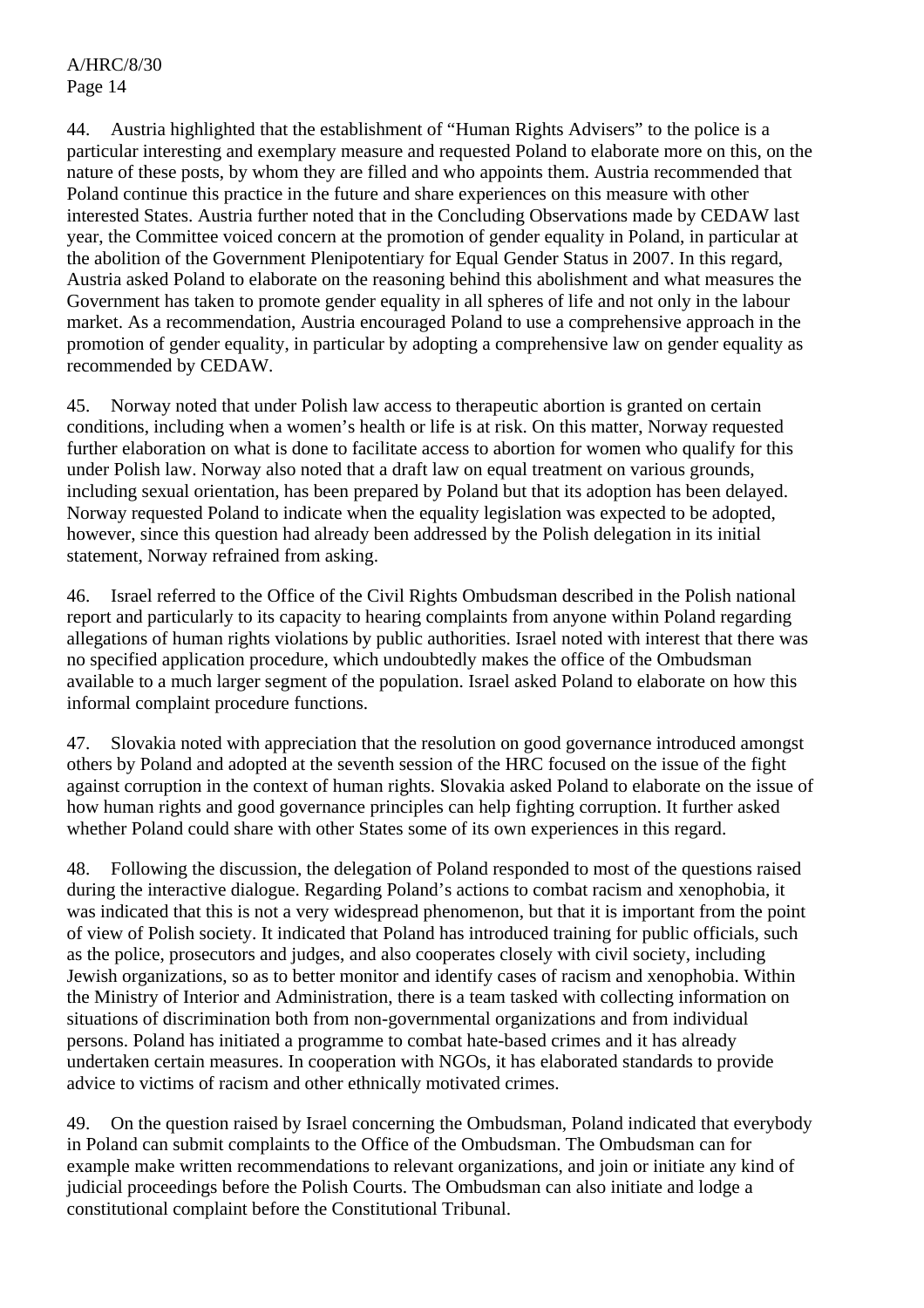50. Regarding the question raised on the work of the Human Rights Advisers , Poland indicated that there is currently one Human Rights Adviser to the Chief Commander of the Police and 17 others to the regional commanders. These are experienced police officers appointed through competitive processes by the respective chiefs of the police, to whom they report directly. Their general task is to monitor whether human rights are respected by the police in their activities. They also deal with complaints and propose solutions to strengthen the respect of human rights by law enforcement officials and are also responsible for human rights education and training, which they do in cooperation with NGOs. Priorities for the Human Rights Advisers for 2008-2009 include actions for the implementation by the police of the recommendations of CAT and the Council of Europe High Commissioner for Human Rights, as well as training of police officers on discrimination issues, in cooperation with the OSCE Office of Democratic Institutions and Human Rights (ODIHR) and the Helsinki Foundation for Human Rights.

51. On the question on abortion raised by Norway, Poland indicated that prenatal testing in Poland is increasing, providing recent data to illustrate genetic ascertations. Poland indicated that the cost of the prenatal testing carried out in specialized medical centres is covered by the national health system. In the event of detection of a severe incurable defect or disease, the parents have the right under the law to decide to carry out an abortion. The detection of a foetal defect can also have a significant impact on the management of the pregnancy and birth, and in many cases creates a chance of saving the baby through the planning and performance of intrauterine treatment or surgery immediately after birth. It also indicated that a doctor in Poland may refuse to perform an abortion that meets the requirements of the 1993 law on family planning by invoking the conscientious clause. However, health-care facilities that do not perform abortions due to the above-mentioned reasons are obliged to have an agreement with a subcontractor who is willing to perform the abortion. Recently, and as a result of a case against Poland, new provisions have been introduced that permit an appeal when a doctor refuses to conduct an abortion in circumstances permitted by Polish law.

52. In response to Slovakia, on the connection between good governance, human rights and the fight against corruption, Poland replied that corruption is a serious obstacle to ensuring an environment conducive to the full enjoyment of human rights. It needs to be tackled both at the national and international level. It is crucial to engage different actors and build alliances between them and to define anti-corruption policies. The administrative and political spheres need to be separated in order to maintain integrity and ensure accountability. From Poland's own experience, it becomes clear that one of the first steps in the fight against corruption should include judicial reform and providing clear rules of evidence that allow for prosecution. Effective sanctions should be developed. On the other hand, Poland sees the importance of preventive measures, such as legal education, and the importance of creating a coherent and stable legal system. In other words, justice should be accessible, swift and efficient. The judicial system should be subject to public scrutiny. In this case, Poland indicated that it values the potential role of the national institution in this process.

53. In his closing remarks, H.E. Mr. Witold Waszczykowski, Under-Secretary of State at the Ministry of Foreign Affairs of Poland, highlighted that as a country with a long history of struggle for independence and human rights, all transformations which occurred in Poland after the peaceful revolution of 1989 were based on the belief that it is impossible to build a free and democratic country without fully respecting human rights. Poland also thanked the troika - Angola, Brazil and Japan - for their work, as well as countries which entered into dialogue with them for their constructive and valuable assessments, questions and comments. Poland noted that it is convinced that the review will allow it to continue efforts aimed at strengthening the democratic law-governed State in Poland, for the benefit of all its citizens.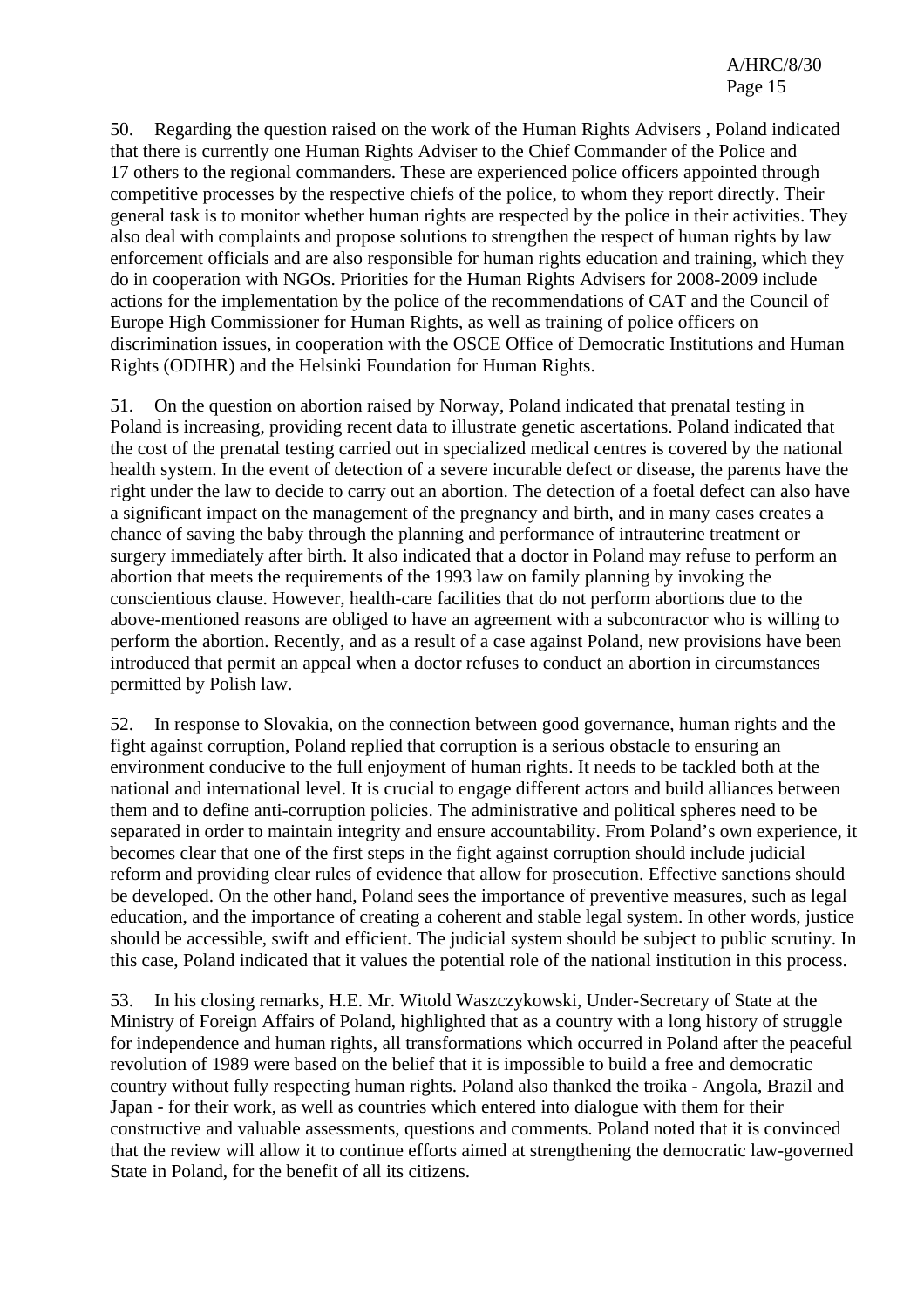### **II. CONCLUSIONS AND/OR RECOMMENDATIONS**

- **54. In the course of the discussion, the following recommendations were made to Poland:** 
	- **1. Recommended to Poland to endorse the recommendations made by the Committee on the Rights of the Child and the Human Rights Committee on the adoption of legislative measures to ensure compliance of national legislation with the principles and provisions of the Convention on the Rights of the Child (Angola);**
	- **2. While noting the measures taken by Poland to address the continuing occurrence of violence against children, recommended that measures be taken by the Government to ensure the sufficient legal protection of the freedom of children from physical or mental violence (Sweden);**
	- **3. Encouraged Poland to continue its efforts to ensure compliance of its domestic legislation with the Convention on the Rights of the Child, specifically with regard to juvenile justice (Mexico);**
	- **4. Recommended that Poland set a date for the ratification of the International Convention for the Protection of All Persons from Enforced Disappearance (France);**
	- **5. Recommended to Poland to consider forming twinning relationships or partnerships with countries that have been through a process of legal reforms on minority issues to work closely with them on the legal, technical and institutional challenges involved in introducing change (United Kingdom);**
	- **6. Recommended to Poland to adopt an anti-discrimination law that would ensure equal treatment and non-discrimination on any grounds, including sexual orientation and gender identity (Slovenia, United Kingdom and Sweden);**
	- **7. Encouraged Poland to continue its efforts to address the issues of overcrowding of prisons and delays in court proceedings (Republic of Korea);**
	- **8. Urged Poland to give priority to the implementation of outstanding necessary improvements of prisons conditions (Denmark);**
	- **9. Having studied all the background information, recommended that a national programme to combat overcrowding in prisons be developed in order to bring Polish places of detention into line with international standards (Russian Federation);**
	- **10. Called upon Poland to alleviate the overcrowding of detention centres and to review the conditions of detention centres so that they are in conformity with minimum international standards. Also, recommended that limits be set for pretrial detention, according to minimum international standards (Algeria);**
	- **11. Recommended to systematically and continuously integrate a gender perspective in the follow-up process to the review (Slovenia);**
	- **12. Urged Poland to implement the recommendations made by the Human Rights Committee and the Committee against Torture to put in place legislative measures to sanction manifestations of repeated hate speech and intolerance (Slovenia);**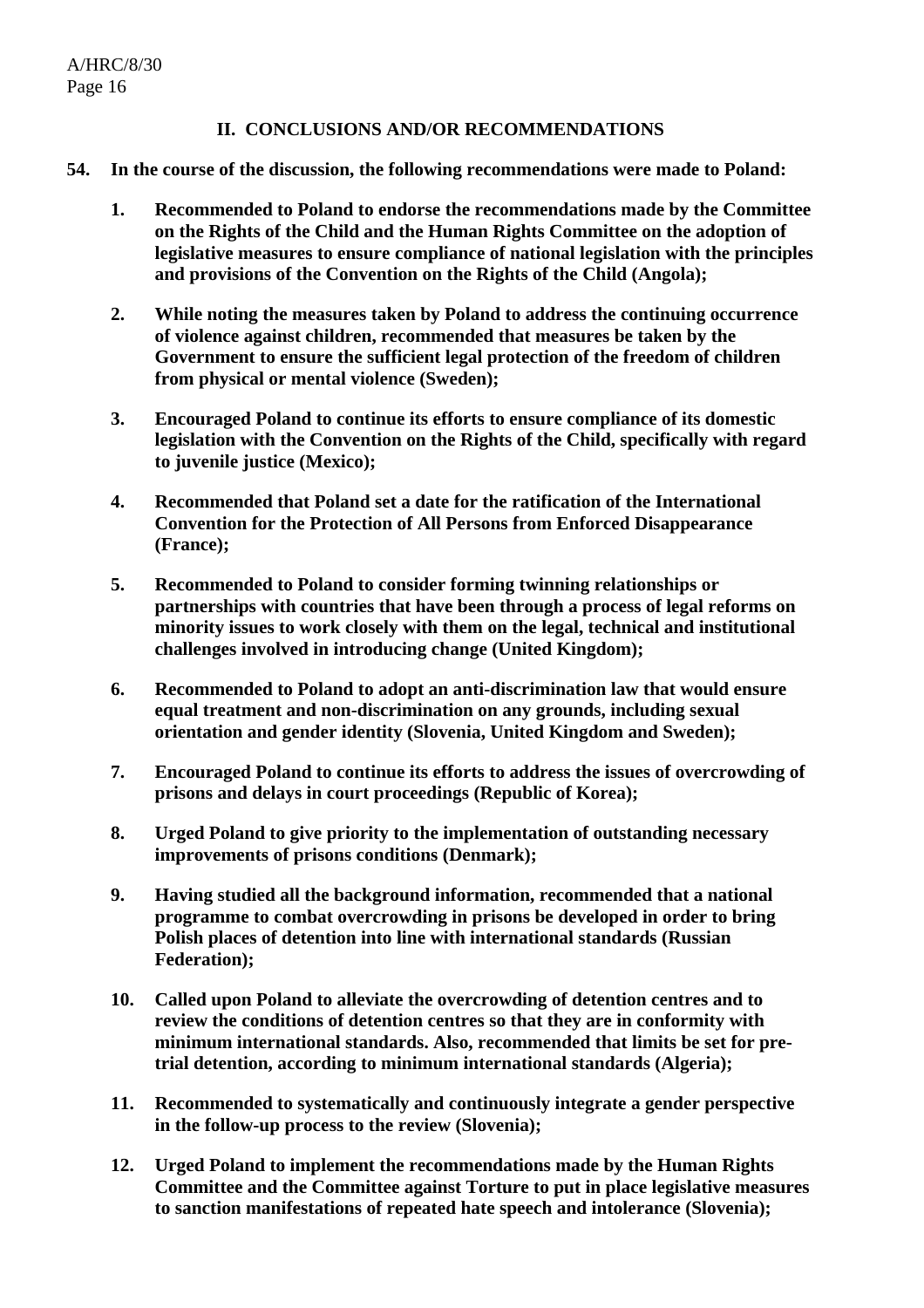- **13. While enquiring about the status of the legislative proposal aimed at "punishing anyone who promotes homosexuality or any other deviance of a sexual nature in education establishment", recommended to withdraw it if it has not yet been done (Slovenia);**
- **14. Recommended reinstituting the Office of the Government Plenipotentiary for the Equality of Men and Women or a similar governmental structure to serve as an effective mechanism at the highest possible political level for the promotion of gender equality and to coordinate the integration of gender perspective across all sectors (Slovenia);**
- **15. Recommended to Poland that laws on press offences be liberalized (Slovenia);**
- **16. While commending the Government on the measures already taken, in particular the draft act on equal treatment, the system of human rights advisers, and related research and training, recommended that steps continue to be taken by Poland to follow up on the recommendations of the Human Rights Committee (Canada);**
- **17. Recommended to Poland to ensure that human rights defenders, in particular groups campaigning for equality and against discrimination based on perceived sexual orientation, are allowed to carry out their work in a secure environment, and that the rights to freedom of expression and association are respected (Canada);**
- **18. While commending the Government for the measures already taken in combating violence against women, recommended that steps continue to be taken to follow up on the recommendations of the Human Rights Committee and CEDAW (Canada);**
- **19. Encouraged Poland to use a comprehensive approach to the promotion of gender equality, in particular by adopting a comprehensive law on gender equality as recommended by the CEDAW (Austria);**
- **20. Recommended that Poland publish the results of the study carried out by the Government in order to detect on Polish territory any secret detention centres for foreign citizens accused of terrorist activities (Russian Federation);**
- **21. Recommended that Poland ensure that adequate measures provided for in the law on lustration comply with Polish obligations under fundamental international human rights instruments (Russian Federation);**
- **22. Recommended to Poland to continue to promote the participation of women in the public and political life of the country until they have gradually achieved a level of gender equality (Cuba);**
- **23. Encouraged Poland to intensify its efforts to fight against all forms of discrimination, be it racial, national or social, and to promote and protect dignity and equality which are the guiding principles of concrete and effective implementation of human rights (Cameroon);**
- **24. Invited Poland, to the extent possible, to ensure that practical policies in the area of immigration be geared to the standards set forth by the principles enshrined in the International Convention on the Protection of the Rights of All Migrant**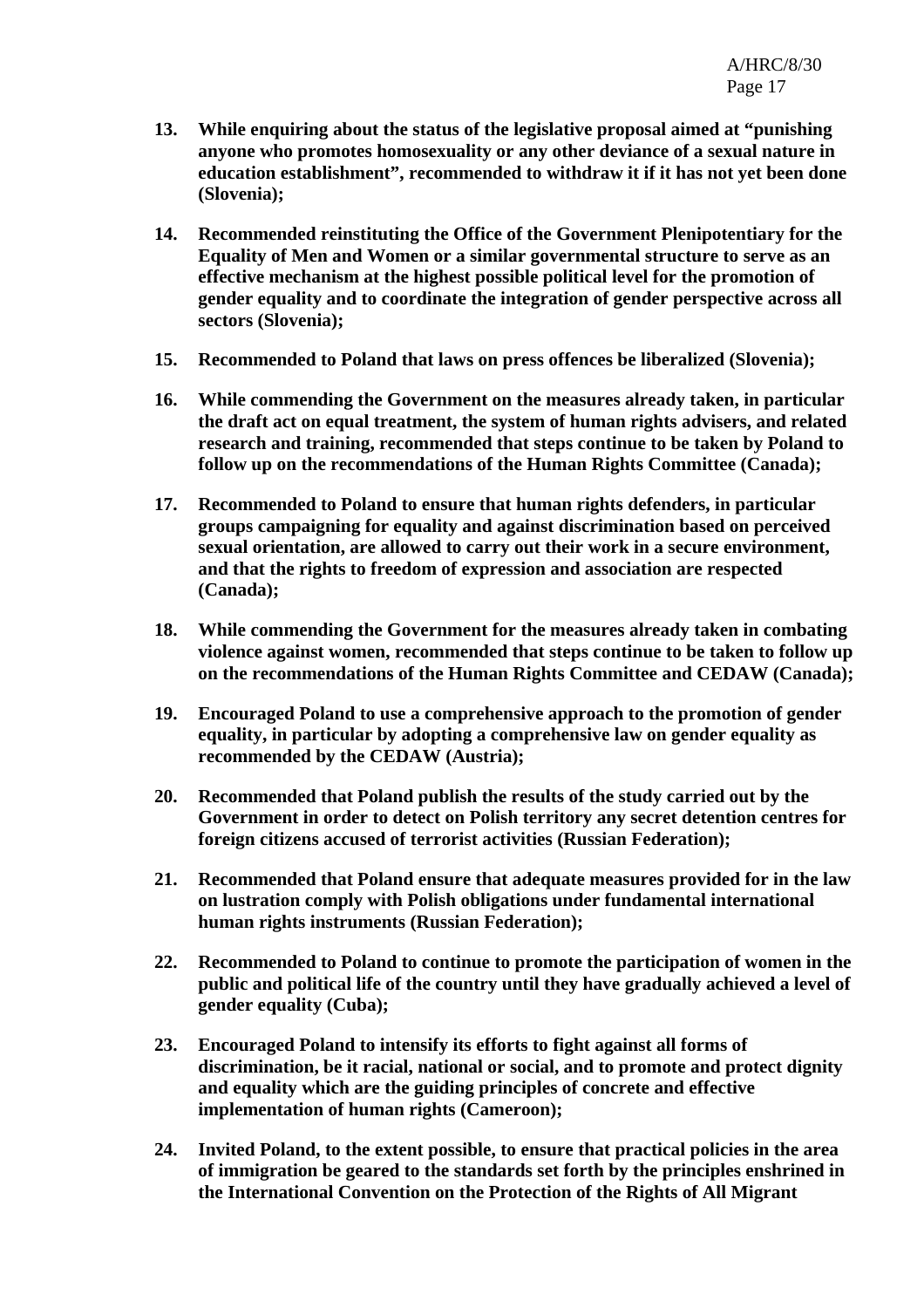**Workers and Members of Their Families (ICRMW) and recommended Poland to ratify the Convention (Mexico);** 

- **25. While noting the efforts to strengthen the judiciary, encouraged Poland to make legal amendments that will make it possible to effectively prosecute offences related to torture and other cruel, inhuman or degrading treatments (Mexico);**
- **26. Invited Poland to consider the ratification of the Convention on the Rights of Persons with Disabilities as well as its Optional Protocol (Mexico);**
- **27. Recommended that Poland fulfil the recommendation, elaborated on in paragraph 2 of the OHCHR summary, made by the Council of Europe Commissioner for Human Rights, who in 2007 called upon Poland to enact a comprehensive body of anti-discrimination legislation and to set up a body to combat discrimination (Algeria);**
- **28. Recommended that Poland give adequate training and instruction to law enforcing bodies and to the judiciary on how to address complaints stemming from racially motivated crimes (Algeria);**
- **29. Recommended that Poland continue to use "Human Rights Advisers" to the police in the future and share experiences on this measure with other interested States (Austria).**

**55. The response of Poland to these recommendations will be included in the outcome report adopted by the Human Rights Council at its eighth session.** 

**56. All conclusions and/or recommendations contained in this report reflect the position of the submitting state(s) and /or the State under review thereon. They should not be construed as endorsed by the Working Group as a whole.**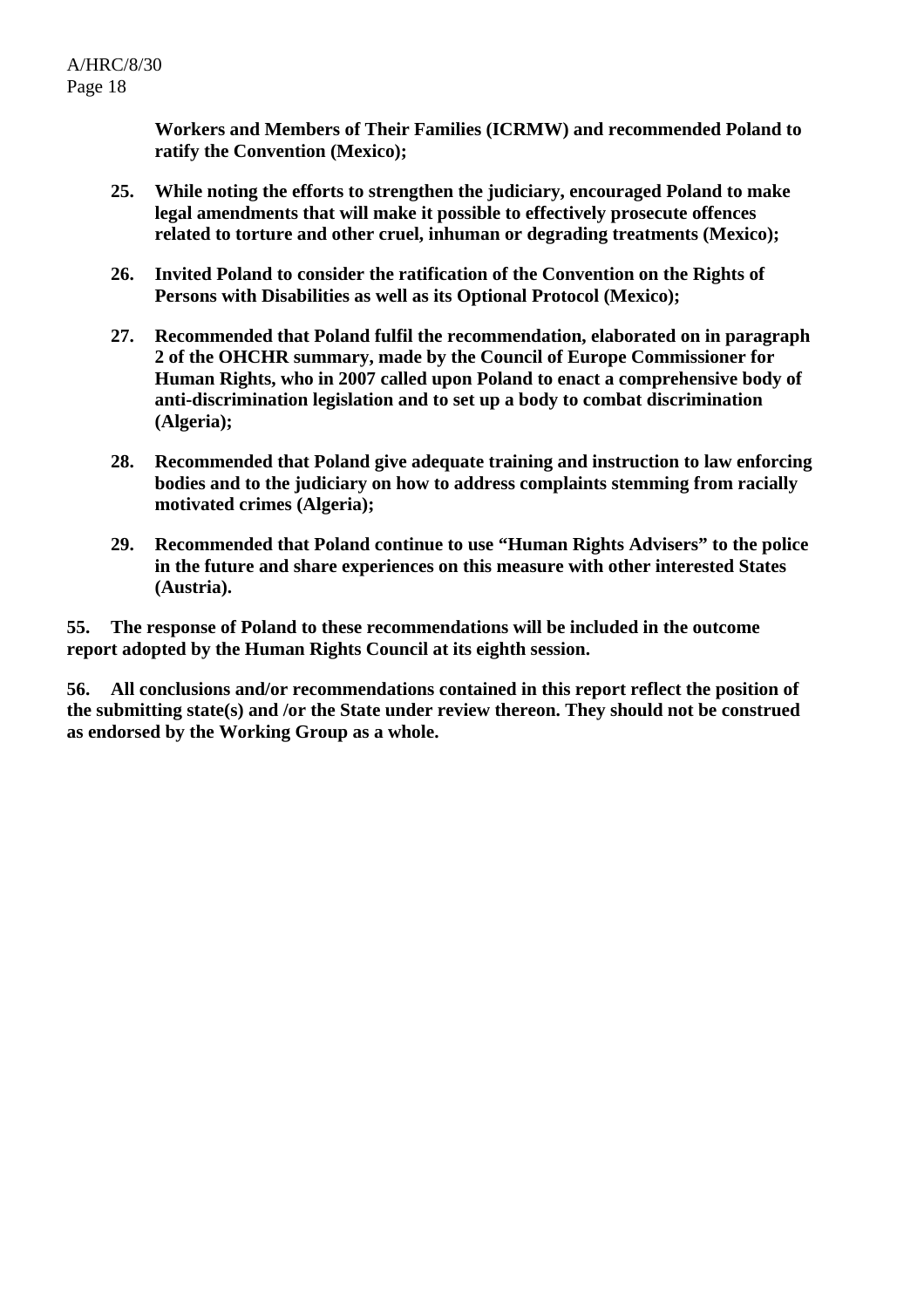#### **Annex**

#### **Composition of the delegation**

The delegation of Poland was headed by H.E. Mr. Witold WASZCZYKOWSKI, Under-Secretary of State at the Ministry of Foreign Affairs, and composed of 27 members:

H.E. Mr. Zdzislaw RAPACKI, Ambassador, Permanent Representative of the Republic of Poland to the United Nations Office at Geneva;

Mr. Zbigniew ROMASZEWSKI, Vice Speaker of the Senate of the Republic of Poland, Honorary Head of Delegation;

Ms. Danuta GLOWACKA-MAZUR, Director of the Department of Control, Complaints and Petitions at the Ministry of Interior and Administration;

Mr. Miroslaw LUCZKA, Deputy Director of the Department of the United Nations System and Global Issues, Ministry of Foreign Affairs;

Mr. Wojciech KLOSINSKI, Deputy Director of the Public Health Department at the Ministry of Health;

Mr. Andrzej MISZTAL, Minister-Counsellor, Deputy Permanent Representative of the Republic of Poland to the United Nations Office at Geneva;

Mr. Marian SZAMATOWICZ, Delegate from the Ministry of Health;

Ms. Krystyna ZUREK, First Counsellor, Permanent Mission of the Republic of Poland to the United Nations Office at Geneva;

Mr. Marcin WYDRA, Representative of the Office of the Chief Commander of the Police;

Mr. Maciej JANCZAK, Second Secretary, Permanent Mission of the Republic of Poland to the United Nations Office at Geneva;

Mr. Mariusz LEWICKI, Third Secretary, Ministry of Foreign Affairs;

Ms. Barbara CWIORO, Assistant to the Under-Secretary of State at the Ministry of Foreign Affairs;

Ms. Aleksandra MIKULA, Expert at the Ministry of Foreign Affairs;

Mr. Wlodzimierz SZYSZKOWSKI, Expert at the Ministry of Justice;

Mr. Slawomir PIWOWARCZYK, Expert at the Ministry of Justice;

Mr. Andrzej SZYDLOWSKI, Expert at the Ministry of Justice;

Ms. Marzena GORZYNSKA, Expert at the Ministry of Justice;

Ms. Malgorzata SKORKA, Expert at the Ministry of National Education;

Ms. Joanna MACIEJEWSKA, Expert at the Ministry of Labor and Social Policy;